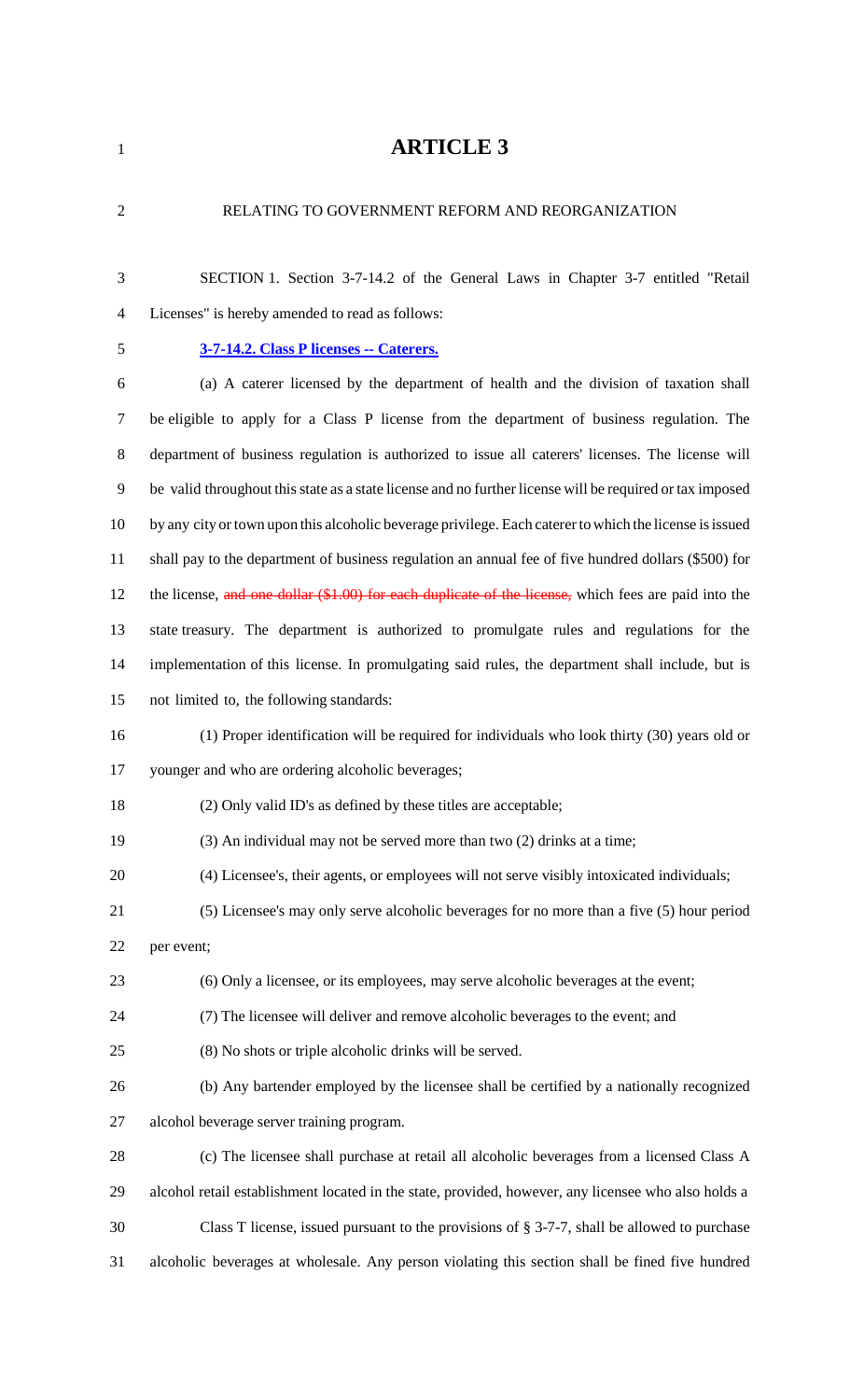- dollars (\$500) for this violation and shall be subject to license revocation. The provisions of this
- section shall be enforced in accordance with this title.
- (d) Violation of subsection (a) of this section is punishable upon conviction by a fine of not more than five hundred dollars (\$500). Fines imposed under this section shall be paid to the
- department of business regulation.
- SECTION 2. Chapter 5-2 of the General Laws entitled "Bowling Alleys, Billiard Tables, and Shooting Galleries" is hereby amended by adding thereto the following section:
- **5-2-3.1. Billiard table defined**.
- As used in this chapter, the term "billiard table" means and shall include billiard tables,
- 10 pool tables, and pocket billiard tables.
- SECTION 3. Sections 5-2-1, 5-2-2, 5-2-3 and 5-2-9 of the General Laws in Chapter 5-2 entitled "Bowling Alleys, Billiard Tables, and Shooting Galleries" are hereby amended to read as follows:
- **5-2-1. City and town regulation and taxation of bowling alleys and billiard tables City**
- **and town regulation and taxation of bowling alleys and establishments with three (3) or more**
- **billiard tables.**
- The town and city councils of the several towns and cities may tax, regulate, and, if they
- 18 find it expedient, prohibit and suppress, bowling alleys and establishments with three (3) or more
- billiard tables in their respective cities and towns, conforming to law.
- **§ 5-2-2. Refusal of bowling alley, box ball alley, or billiard table keeper to comply with**
- **order of the city or town council.**
- 22 The keeper of any bowling alley, box ball alley, or establishment with three (3) or more
- 23 billiard table tables who refuses or neglects to comply with an order or decree relating to it, which
- any city or town council is authorized to make, shall be fined fifty dollars (\$50.00).
- **§ 5-2-3. Keeper of bowling alley, box ball alley, or billiard table defined.**
- 26 The owner or occupant of the premises on which any bowling alley, box ball alley, or three
- 27 (3) or more billiard table is tables are situated is deemed the keeper of that bowling alley, box ball
- 28 alley, or (3) or more billiard table tables, within the meaning of the provisions of this chapter.
- **5-2-9. Sunday operation of bowling alleys and billiard tables.**
- (a) Town or city councils or licensing authorities in any city or town may permit licensees
- operating bowling alleys, or persons paying a tax for the operation of a bowling alley, to operate
- 32 rooms or places where bowling, or playing of billiards, or pocket billiards at establishments with
- three (3) or more billiard tables for a fee or charge may be engaged in by patrons of those rooms or
- places on the first day of the week, subject to any restrictions and regulations that the city or town

Art3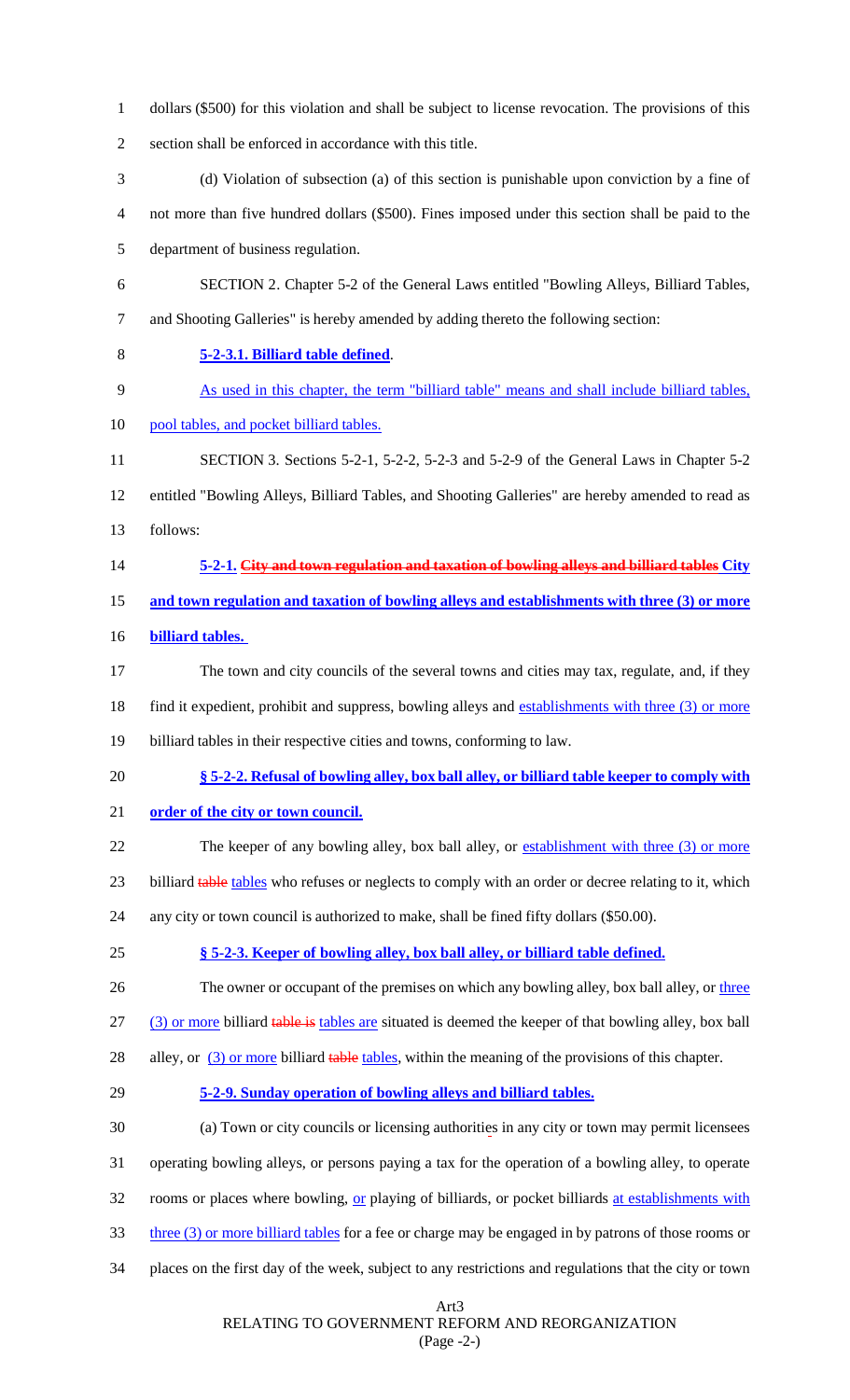council or licensing authority designates; provided, that the operation of bowling alleys or rooms or places where bowling, playing of billiards, or pocket billiards at establishments with three (3) or more billiard tables for a fee or charge is permitted on the first day of the week only between the hours of one o'clock (1:00) p.m. and twelve o'clock (12:00) midnight; and provided, that no bowling alley or rooms or places where bowling, playing of billiards, or pocket billiards for a fee or charge is operated on the first day of the week within two hundred feet (200') of a place of public worship used for public worship.

- 8 (b) The operation of any bowling alley, room, or place between any hour on the last day of 9 the week and one o'clock (1:00) a.m. on the first day of the week is not a violation of this section.
- 10 SECTION 4. Chapter 5-12 of the General Laws entitled "Hide and Leather Inspection" 11 is hereby repealed.
- 
- 12 **5-12-1.Town and city inspectors.**

13 There may be annually elected by the town councils of the several towns and by the 14 city councils of Providence and Newport an officer to be denominated "inspector of hides and 15 leather," who shall be sworn to the faithful discharge of his or her duties.

#### 16 **5-12-2. Inspection and stamping of hides and leather.**

17 City and town inspectors of hides and leather shall examine and inspect all hides and 18 leather that they may be called upon to inspect, within their towns or cities, and stamp upon the 19 inspected hides or leather their quality, as rated in the hides and leather trade, together with the 20 name of the inspector and date of inspection.

- 21 **5-12-3. Inspection fees.**
- 22 The fee of the inspector shall be at the rate of one dollar (\$1.00) per hour for each

23 hour actually employed, paid by the person employing him or her; provided, that not more than five

- 24 (5) hours shall be paid for by one employer for the same day.
- 25 **5-12-4. Misconduct by inspectors.**
- 26 Every inspector appointed under the provisions of this chapter who willfully stamps
- 27 any hides or leather as of a grade above or below that at which it is properly ratable, shall forfeit
- 28 and pay a penalty of one hundred dollars (\$100) and is liable to an action at law for damages to
- 29 any person injured from the action.
- 30 SECTION 5. Section 5-71-8 of the General Laws in Chapter 5-71 entitled "Licensure of
- 31 Interpreters for the Deaf" is hereby amended to read as follows:
- 32 **5-71-8. Qualifications of applicants for licenses.**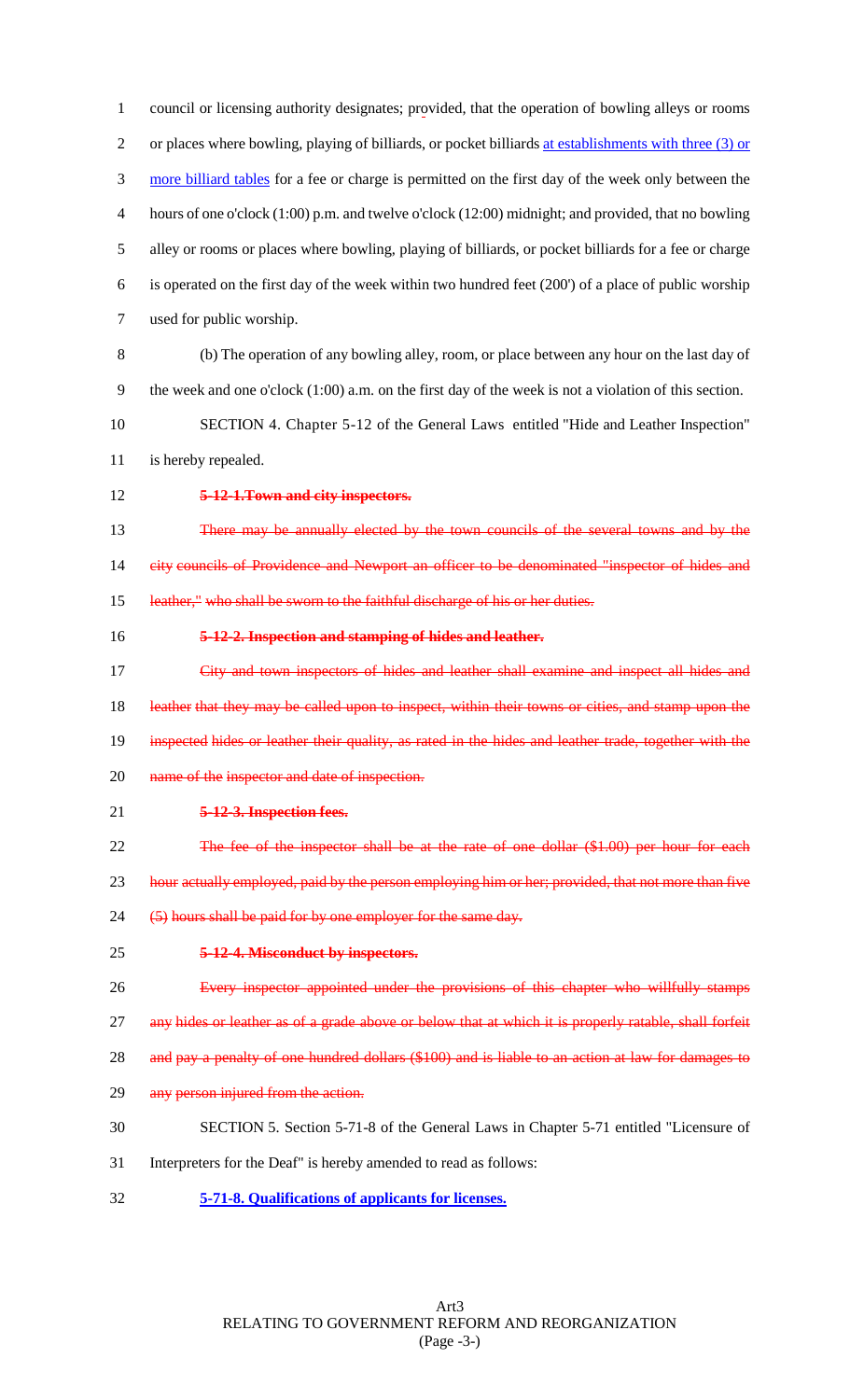- (a) To be eligible for licensure by the board as an interpreter for the deaf or transliterator, 2 the applicant must submit written evidence on forms furnished by the department, verified by oath, that the applicant meets all of the following requirements:
- (1) Is of good moral character;

 (2) Meets the screened requirements as defined in regulations promulgated by the department or meets the certification requirements set forth by RID or its successor agency approved by the department in consultation with the board;

(3) Pays the department a license fee as set forth in § 23-1-54;

 (4) Adheres to the National Association of the Deaf (NAD) and the Registry of Interpreters 10 for the Deaf, Inc. (RID) code of professional conduct; and

 (5) Provides verification of a background check with the bureau of criminal investigation in the office of attorney general at the time of the initial application for license.

 (b) To be eligible for licensure by the board as an educational interpreter for the deaf, the applicant must meet all of the requirements as described in subsection (a) and must further present proof of successful completion of the educational interpreter performance assessment (EIPA), written and performance tests, or a similar test as approved by the board, at a performance level established by the board.

 (c) An individual whose license, certification, permit, or equivalent form of permission issued within another state has been revoked, suspended, or currently placed on probation shall not be eligible for consideration for licensure unless they have first disclosed to the department about such disciplinary actions.

SECTION 6. Sections 9-5-10.1, 9-5-10.5 and 9-5-10.6 of the General Laws in Chapter 9-

5 entitled "Writs, Summons and Process" are hereby amended to read as follows:

#### **9-5-10.1. Certification of constables.**

 (a) (1) A person at least twenty-one (21) years of age who complies with the statute and the requirements set forth in any regulations promulgated by the department of business regulation may file an application with the department requesting that the applicant be certified as a constable. Once issued by the department, the certification shall be effective for a period of two (2) years or until the approval is withdrawn by the department. A certified constable shall be entitled to serve or execute writs and process in such capacity for any court of the state, anywhere in the 31 state, subject to any terms and limitations as set forth by the court, and in such number as determined by the chief judge of the district court.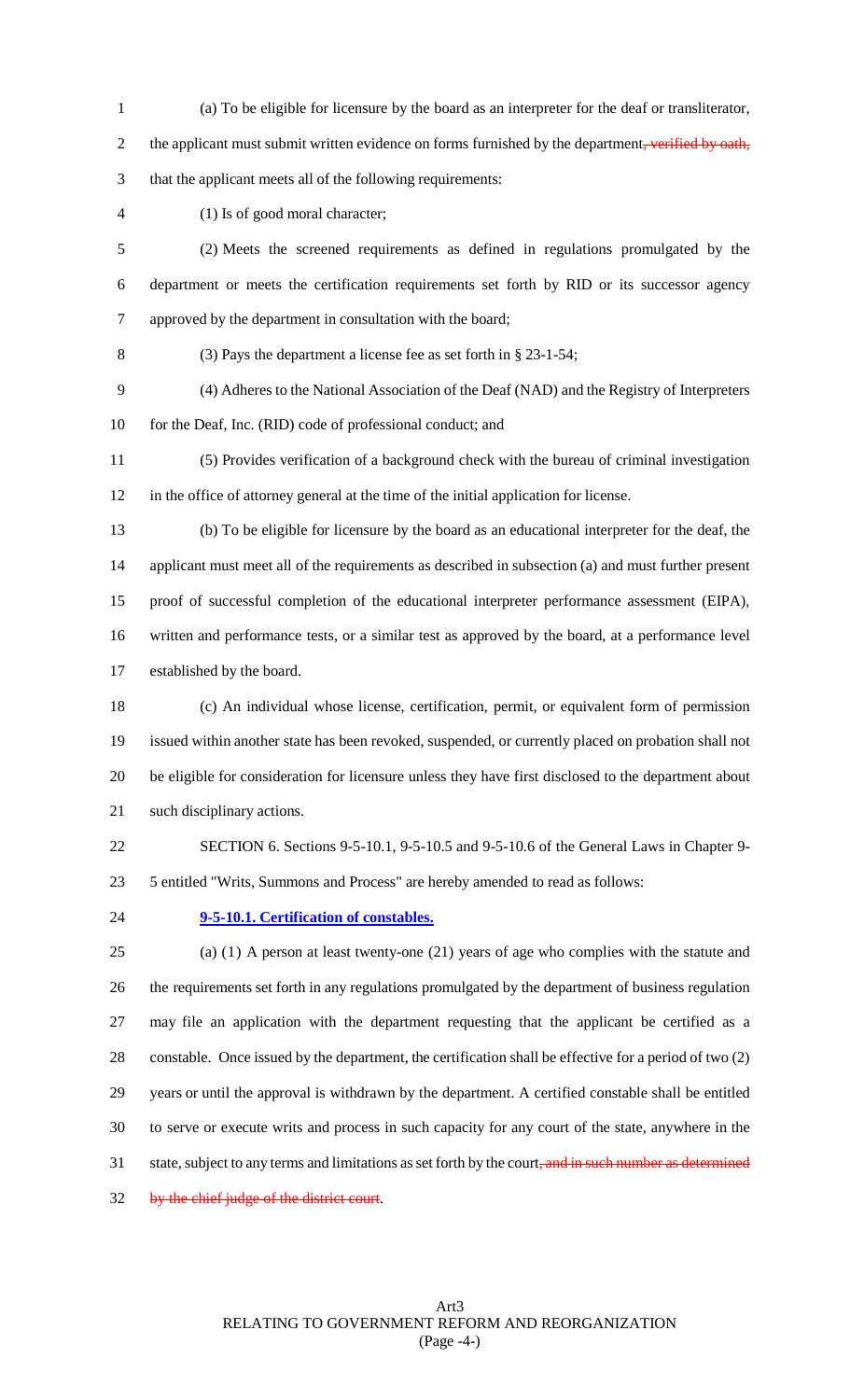| $\mathbf{1}$ | (2) A person to be certified as a constable shall provide documentation and evidence                  |
|--------------|-------------------------------------------------------------------------------------------------------|
| 2            | satisfactory to the department of business regulations that the person possesses the specified        |
| 3            | minimum qualifications to include:                                                                    |
| 4            | (i) Sixty (60) hours of earned credit from an accredited college, university, or institution;         |
| 5            | <b>or</b>                                                                                             |
| 6            | (ii) Four (4) years of honorable military service; or                                                 |
| 7            | (iii) Twenty (20) years of honorable service with a local, state, or federal law enforcement          |
| 8            | agency; and                                                                                           |
| 9            | (iv) United State citizenship; and                                                                    |
| 10           | (v) Possession of a valid motor vehicle operator's license; and                                       |
| 11           | (vi) Successful completion of unlawful drug use screening; and                                        |
| 12           | (vii) Successful completion of psychological testing approved by the department of                    |
| 13           | business regulation.                                                                                  |
| 14           | (b) Certification process.                                                                            |
| 15           | (1) Application.                                                                                      |
| 16           | (i) Any person seeking certification pursuant to this section shall complete an application           |
| 17           | and submit it to the department of business regulation in the form designated by the department for   |
| 18           | such applications.                                                                                    |
| 19           | (ii) The application shall include information determined by the department to be relevant            |
| 20           | to licensure and shall include a national criminal background check.                                  |
| 21           | (2) Referral to certified constables' board. Once the applicant has provided a completed              |
| 22           | application, the department shall refer the applicant to the certified constables' board by providing |
| 23           | a copy of the application to the board and to the chief judge of the district court.                  |
| 24           | (3) Training.                                                                                         |
| 25           | (i) Following review of the application, the board shall determine whether the applicant              |
| 26           | should be recommended for training by the board to be conducted by a volunteer training constable.    |
| 27           | If the board determines that training is appropriate, the applicant shall be assigned to a training   |
| 28           | constable who shall be a constable in good standing for a minimum of ten (10) years and who is        |
| 29           | approved by the chief judge of the district court to train prospective constables department.         |
| 30           | (ii) Training shall consist of a minimum of ninety (90) hours to be completed no sooner               |
| 31           | than ninety (90) days from the date of the referral by the board. The department may waive the        |
| 32           | training requirement of this section for an applicant who has graduated from a certified police or    |
| 33           | law enforcement academy and who has a minimum of twenty (20) years of honorable service as a          |
| 34           | police or law enforcement officer.                                                                    |

# Art3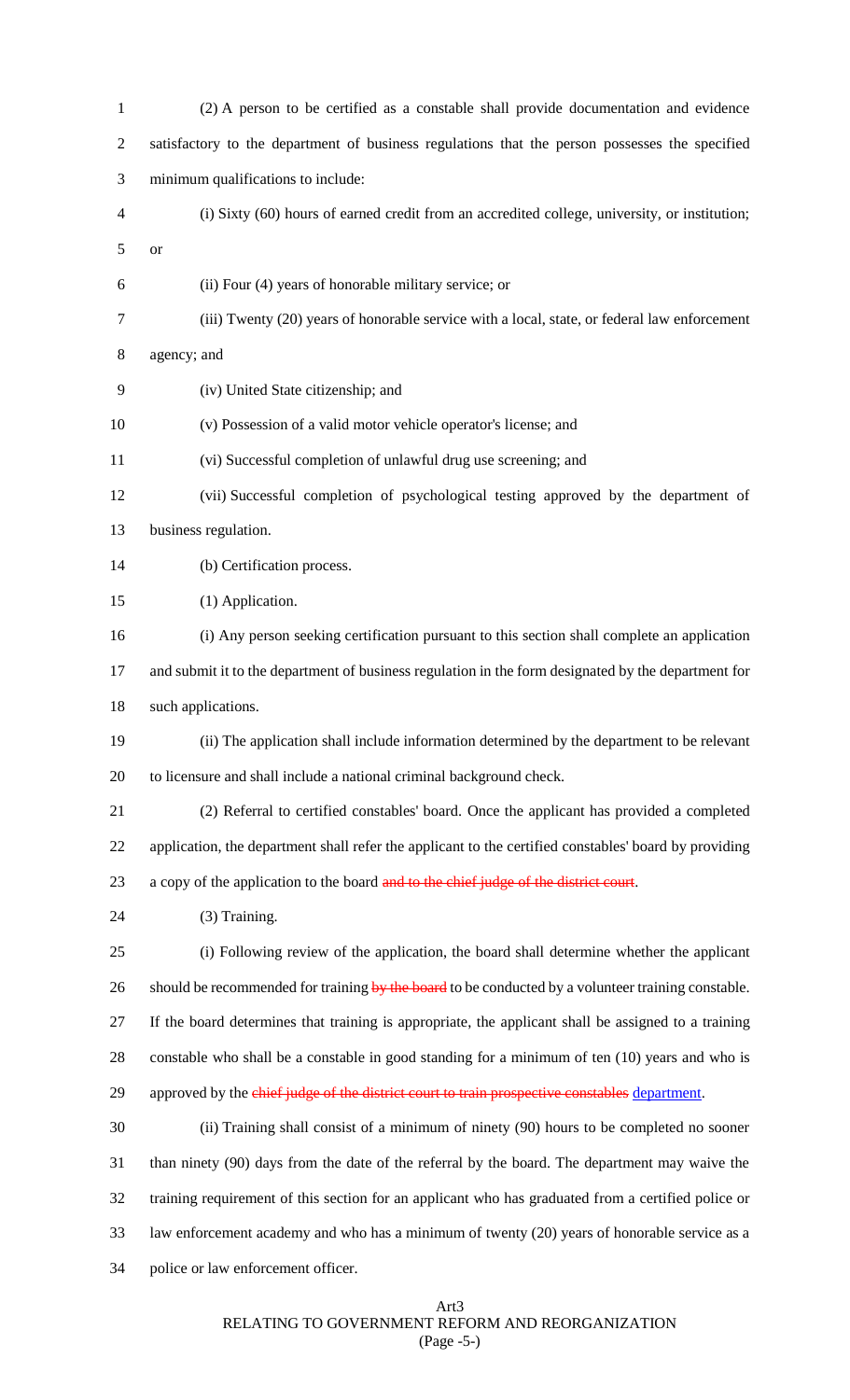(iii) Within thirty (30) days from the conclusion of training, a written report shall be submitted by the training constable to the board with a copy to the department that reflects the dates and times of training and comments on the aptitude of the trainee.

 (iv) If the board concludes that training is not appropriate or if the report of the training constable concludes that the applicant does not have the aptitude to perform the duties of a constable, the board shall so inform the department which shall deny the application on that basis.

(4) Oral and written tests.

 (i) Upon the successful completion of the training period and recommendation from the training constable, within ninety (90) days, the applicant shall complete an oral examination on the legal and practical aspects of certified constables' duties that shall be created and administered by

the board.

 (ii) Upon the successful completion of the oral examination, within sixty (60) days the 13 applicant must complete a written test created by the board and approved by the chief judge of the 14 <del>district court</del> department that measures the applicant's knowledge of state law and court procedure.

 (iii) If the board concludes that the applicant has not successfully passed either the oral or 16 written test, the board shall so inform the department which shall deny the application on that basis.

 (5) Final review. The department shall review the application, training record, test scores, and such other information or documentation as required and shall determine whether the applicant shall be approved for certification and the person authorized to serve process in the state.

 (c) Any person certified as a constable on the effective date of this act shall continue to be certified without complying with the certification requirements prescribed by this act.

**9-5-10.5. Suspension, revocation or review of certification of certified constables**.

 (a) Upon the receipt of a written complaint, request of the board, request of a judge of any court, or upon its own initiative, the department shall ascertain the facts and, if warranted, hold a hearing for the reprimand, suspension, or revocation of a certification. The director, or his or her designee, has the power to refuse a certification for cause or to suspend or revoke a certification or place an applicant on probation for any of the following reasons:

(1) The certification was obtained by false representation or by fraudulent act or conduct;

 (2) Failure to report to the department any of the following within thirty (30) days of the occurrence:

 (i) Any criminal prosecution taken in any jurisdiction. The constable shall provide the initial complaint filed and any other relevant legal documents;

(ii) Any change of name, address or other contact information;

#### Art3 RELATING TO GOVERNMENT REFORM AND REORGANIZATION (Page -6-)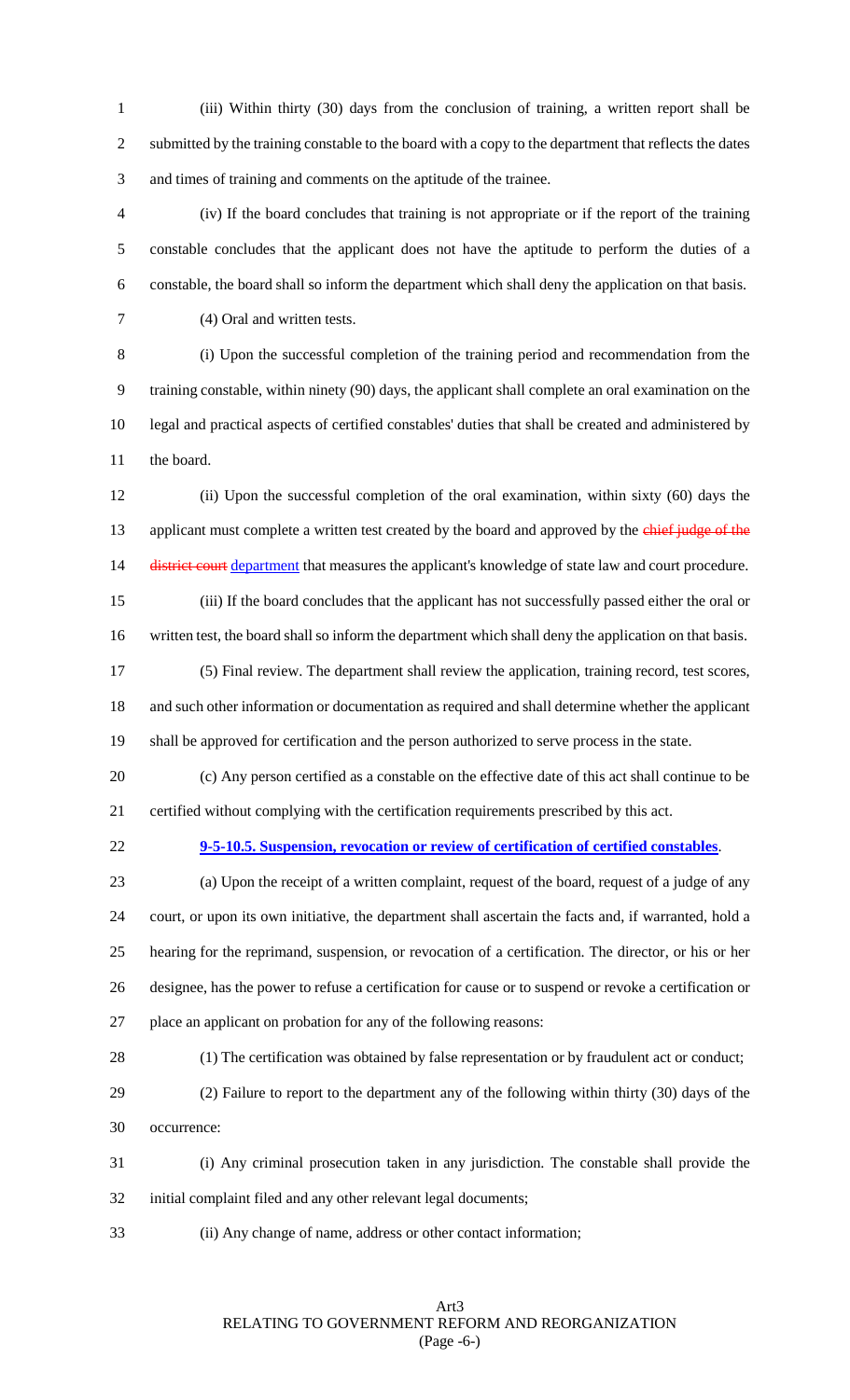(iii) Any administrative action taken against the constable in any jurisdiction by any government agency within or outside of this state. The report shall include a copy of all relevant legal documents. (3) Failure to respond to the department within ten (10) days to any written inquiry from the department; (4) Where a certified constable, in performing or attempting to perform any of the acts mentioned in this section, is found to have committed any of the following: (i) Inappropriate conduct that fails to promote public confidence, including failure to maintain impartiality, equity, and fairness in the conduct of his or her duties; (ii) Neglect, misfeasance, or malfeasance of his or her duties; (iii) Failure to adhere to court policies, rules, procedures, or regulations; (iv) Failure to maintain the highest standards of personal integrity, honesty, and truthfulness, including misrepresentation, bad faith, dishonesty, incompetence, or an arrest or conviction of a crime. (5) A copy of the determination of the director of department of business regulation, or his or her designee, shall be forwarded to the chief judge of the district court within ten (10) business days. (b) Nothing herein shall be construed to prohibit the chief of any court from suspending the certification of a constable to serve process within his or her respective court pending the outcome of an investigation consistent with the provisions of chapter 35 of title 42. (c) The department is authorized to levy an administrative penalty not exceeding one 22 thousand dollars (\$1,000) for each violation for failure to comply with the provisions of this chapter or with any rule or regulation promulgated by the department. **9-5-10.6. Certified constables' board**. (a) There shall be created a certified constables' board that shall review each applicant and recommend him or her for training, conduct the oral examination of each applicant, and that shall 27 serve as a resource to the chief judge and the department in the consideration of the practical aspects 28 of constable practice. The board shall consist of five (5) members appointed by the governor: two (2) who shall be constables in good standing who have served for at least ten (10) years, one of 30 whom shall be appointed recommended by the Rhode Island Constables, Inc. and one appointed recommended by the Rhode Island Constables Association; and three (3) attorneys who shall be 32 licensed to practice law by the supreme court in good standing who shall be appointed by the chief

33 judge of the district court. Members of the constables' board shall serve for terms of five (5) years

until a successor is appointed and qualified.

Art3

RELATING TO GOVERNMENT REFORM AND REORGANIZATION

## (Page -7-)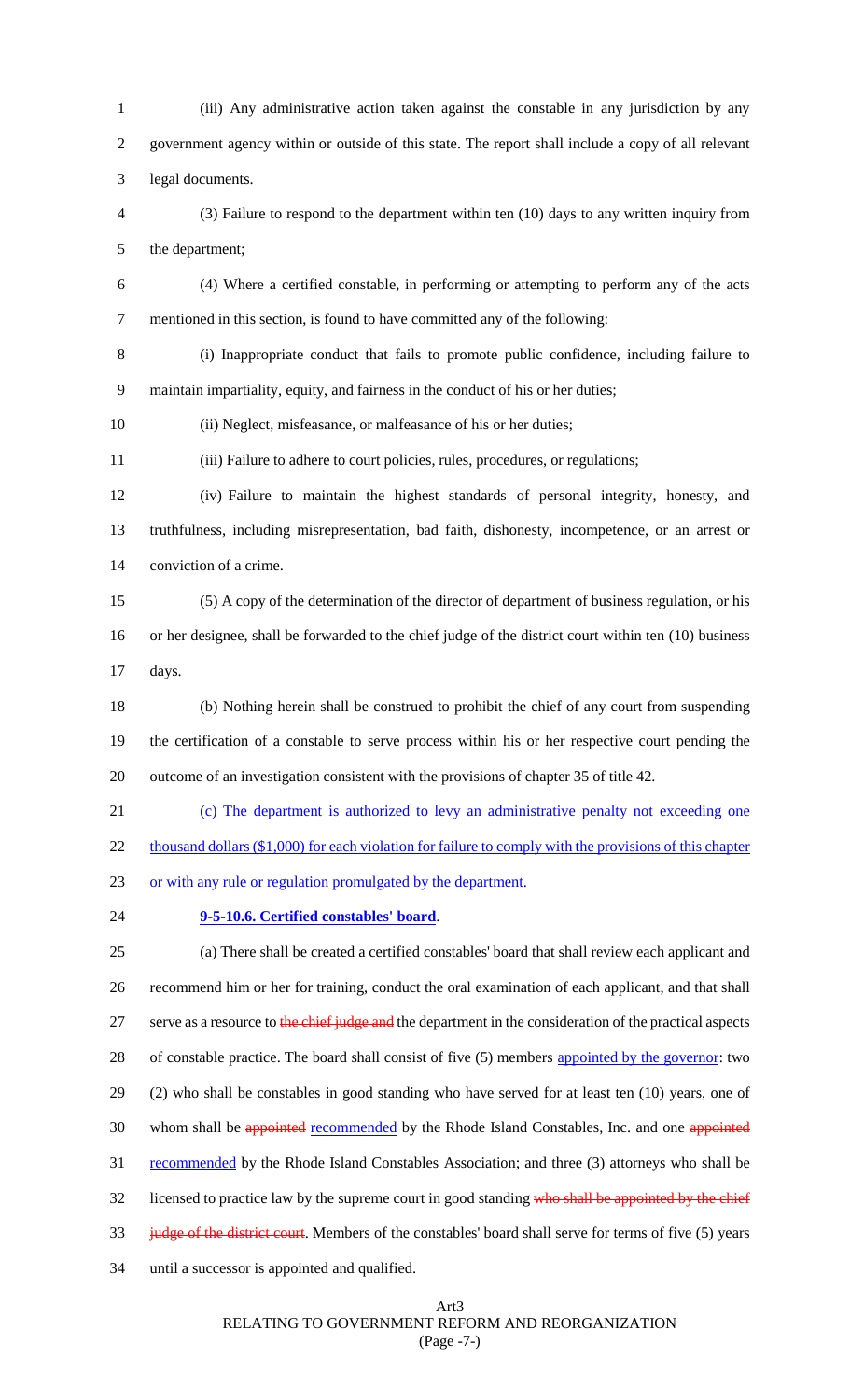| $\mathbf{1}$   | (b) A representative of the board may attend hearings in order to furnish advice to the                  |
|----------------|----------------------------------------------------------------------------------------------------------|
| $\overline{2}$ | department. The board may also consult with the department of business regulation from time to           |
| 3              | time on matters relating to constable certification.                                                     |
| $\overline{4}$ | SECTION 7. Chapter 28.10 of the General Laws entitled "Opioid Stewardship Act" is                        |
| 5              | hereby amended by adding thereto the following section:                                                  |
| 6              | 21-28.10-14. Transfer of powers and duties.                                                              |
| 7              | The employee responsible for performing fiscal functions associated with the management                  |
| 8              | of the opioid stewardship fund within the department of health shall be transferred to the executive     |
| 9              | office.                                                                                                  |
| 10             | SECTION 8. Sections 21-28.10-1, 21-28.10-2, 21-28.10-3, 21-28.10-4, 21-28.10-5, 21-                      |
| 11             | 28.10-6, 21-28.10-7, 21-28.10-8, 21-28.10-9, 21-28.10-10, 21-28.10-11, and 21-28.10-13 of the            |
| 12             | General Laws in Chapter 28.10 entitled "Opioid Stewardship Act" are hereby amended to read as            |
| 13             | follows:                                                                                                 |
| 14             | 21-28.10-1. Definitions.                                                                                 |
| 15             | Unless the context otherwise requires, the following terms shall be construed in this chapter            |
| 16             | to have the following meanings:                                                                          |
| 17             | (1) "Department" means the Rhode Island department of health.                                            |
| 18             | (2) "Director" means the director of the Rhode Island department of health.                              |
| 19             | $\left(\frac{3}{2}\right)$ (1) "Distribute" means distribute as defined in § 21-28-1.02.                 |
| 20             | $\left(4\right)$ (2) "Distributor" means distributor as defined in § 21-28-1.02.                         |
| 21             | $\left(5\right)$ (3) "Executive Office" means the executive office of health and human                   |
| 22             | services.                                                                                                |
| 23             | $\left( \frac{5}{2} \right)$ (4) "Manufacture" means manufacture as defined in § 21-28-1.02.             |
| 24             | $\overline{(6)}$ (5) "Manufacturer" means manufacturer as defined in § 21-28-1.02.                       |
| 25             | $\left(\frac{7}{2}\right)$ (6) "Market share" means the total opioid stewardship fund amount measured    |
| 26             | as a percentage of each manufacturer's, distributor's and wholesaler's gross, in-state opioid sales in   |
| 27             | dollars from the previous calendar year as reported to the U.S. Drug Enforcement Administration          |
| 28             | (DEA) on its Automation of Reports and Consolidated Orders System (ARCOS) report.                        |
| 29             | (7) "Secretary" means the secretary of the executive office of health and human services.                |
| 30             | (8) "Wholesaler" means wholesaler as defined in § 21-28-1.02.                                            |
| 31             | 21-28.10-2. Opioid registration fee imposed on manufacturers, distributors, and                          |
| 32             | wholesalers.                                                                                             |
| 33             | All manufacturers, distributors, and wholesalers licensed or registered under this title or              |
| 34             | chapter 19.1 of title 5 (hereinafter referred to as "licensees"), that manufacture or distribute opioids |
|                | Art3                                                                                                     |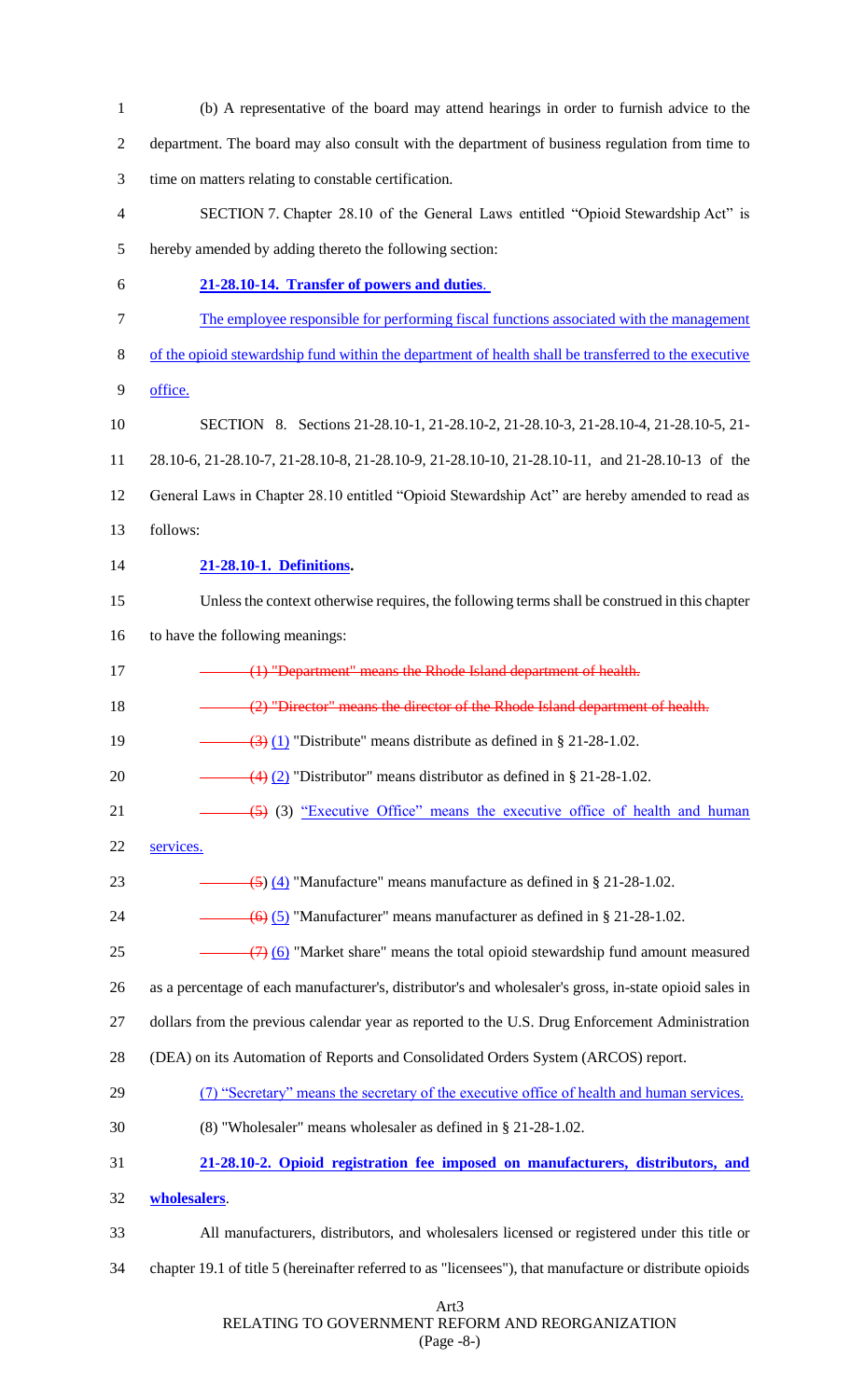certify the amount of all revenues collected from opioid registration fees and any penalties imposed, to the general treasurer. The amount of revenues so certified shall be deposited annually into the opioid stewardship fund restricted receipt account established pursuant to § 21-28.10-10. **21-28.10-3. Determination of market share and registration fee.** (1) The total opioid stewardship fund amount shall be five million dollars (\$5,000,000) annually, subject to downward adjustments pursuant to § 21-28.10-7. (2) Each manufacturer's, distributor's, and wholesaler's annual opioid registration fee shall be based on that licensee's in-state market share. (3) The following sales will not be included when determining a manufacturer's, distributor's, or wholesaler's market share: (i) The gross, in-state opioid sales attributed to the sale of buprenorphine or methadone; (ii) The gross, in-state opioid sales sold or distributed directly to opioid treatment programs, data-waivered practitioners, or hospice providers licensed pursuant to chapter 17 of title 23; (iii) Any sales from those opioids manufactured in Rhode Island, but whose final point of delivery or sale is outside of Rhode Island; (iv) Any sales of anesthesia or epidurals as defined in regulation by the department; and (v) Any in-state intracompany transfers of opioids between any division, affiliate, subsidiary, parent, or other entity under complete and common ownership and control. 21 (4) The department executive office shall provide to the licensee, in writing, on or before 22 October 15, 2019 annually, the licensee's market share for the 2018 previous calendar year. 23 Thereafter, tThe department executive office shall notify the licensee, in writing, on or before October 15 of each year, of its market share for the prior calendar year based on the opioids sold or distributed for the prior calendar year. **21-28.10-4. Reports and records.** (a) Each manufacturer, distributor, and wholesaler licensed to manufacture or distribute 28 opioids in the state of Rhode Island shall provide to the director secretary a report detailing all opioids sold or distributed by that manufacturer or distributor in the state of Rhode Island. Such report shall include: (1) The manufacturer's, distributor's, or wholesaler's name, address, phone number, DEA registration number, and controlled substance license number issued by the department; (2) The name, address, and DEA registration number of the entity to whom the opioid was

1 shall be required to pay an opioid registration fee. On an annual basis, the *director secretary* shall

sold or distributed;

Art3 RELATING TO GOVERNMENT REFORM AND REORGANIZATION (Page -9-)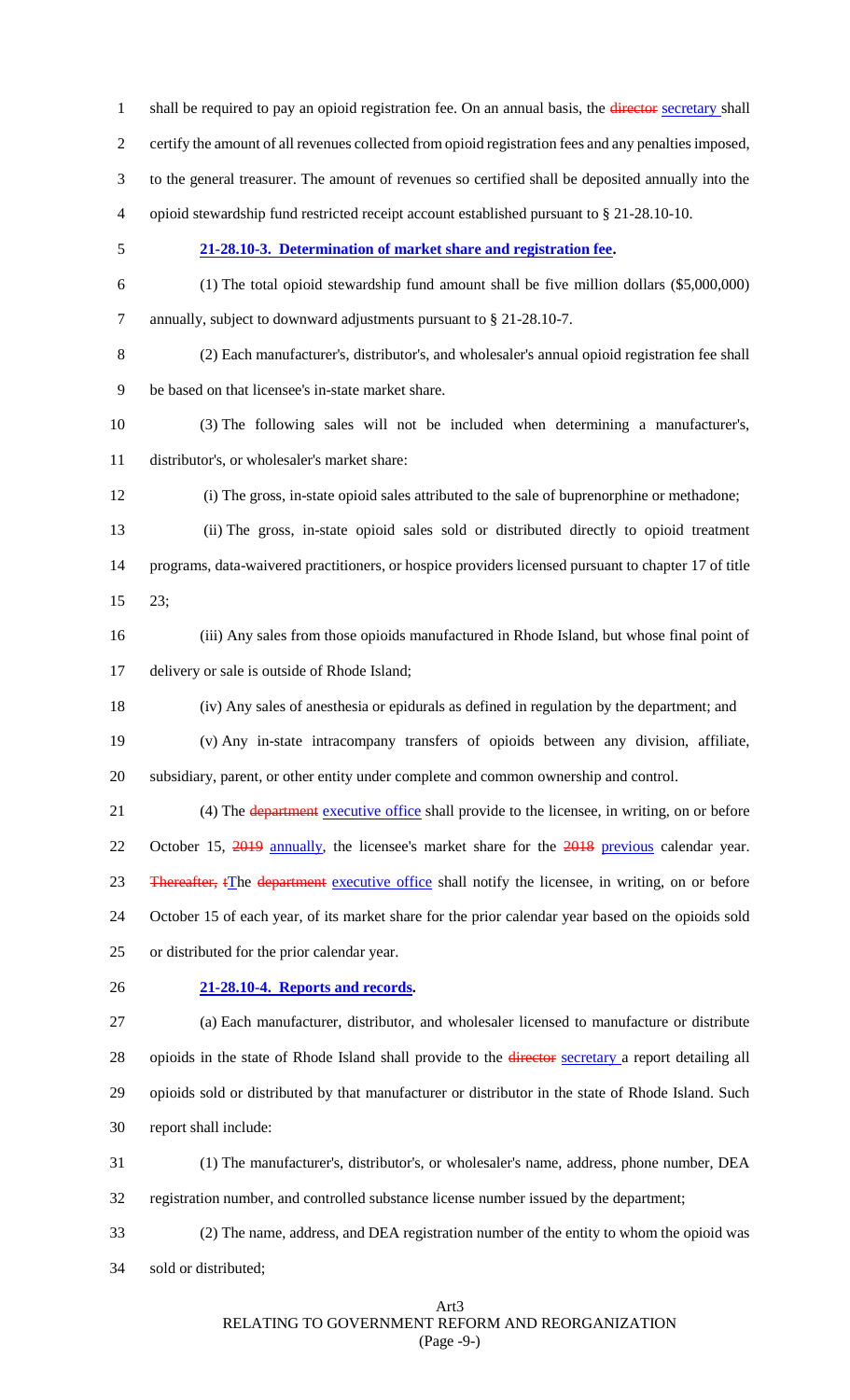(3) The date of the sale or distribution of the opioids;

(4) The gross receipt total, in dollars, of all opioids sold or distributed;

- (5) The name and National Drug Code of the opioids sold or distributed;
- (6) The number of containers and the strength and metric quantity of controlled substance
- in each container of the opioids sold or distributed; and
- 
- (7) Any other elements as deemed necessary or advisable by the director secretary.
- 7 (b) Initial and future reports. This information shall be reported annually to the department 8 executive office via ARCOS or in such other form as defined or approved by the <del>director</del> secretary; provided, however, that the initial report provided pursuant to subsection (a) shall consist of all opioids sold or distributed in the state of Rhode Island for the 2018 calendar year, and shall be submitted by September 1, 2019. Subsequent annual reports shall be submitted by April 15 of each
- year based on the actual opioid sales and distributions of the prior calendar year.
- 

#### **21-28.10-5. Payment of market share**.

14 The licensee shall make payments annually to the department executive office with the first payment of its market share due on December 31, 2019; provided, that the amount due on December 31, 2019, shall be for the full amount of the payment for the 2018 calendar year, with subsequent 17 payments to be due and owing on the last day of every year thereafter.

- 
- **21-28.10-6. Rebate of market share**.

19 In any year for which the *director* secretary determines that a licensee failed to report information required by this chapter, those licensees complying with this chapter shall receive a reduced assessment of their market share in the following year equal to the amount in excess of any overpayment in the prior payment period.

#### **21-28.10-7. Licensee opportunity to appeal.**

 (a) A licensee shall be afforded an opportunity to submit information to the 25 department secretary documenting or evidencing that the market share provided to the licensee (or amounts paid thereunder), pursuant to § 21-28.10-3(4), is in error or otherwise not warranted. The 27 department executive office may consider and examine such additional information that it determines to be reasonably related to resolving the calculation of a licensee's market share, which 29 may require the licensee to provide additional materials to the department executive office. If the 30 department executive office determines thereafter that all or a portion of such market share, as 31 determined by the director secretary pursuant to § 21-28.10-3(4), is not warranted, the department 32 executive office may:

(1) Adjust the market share;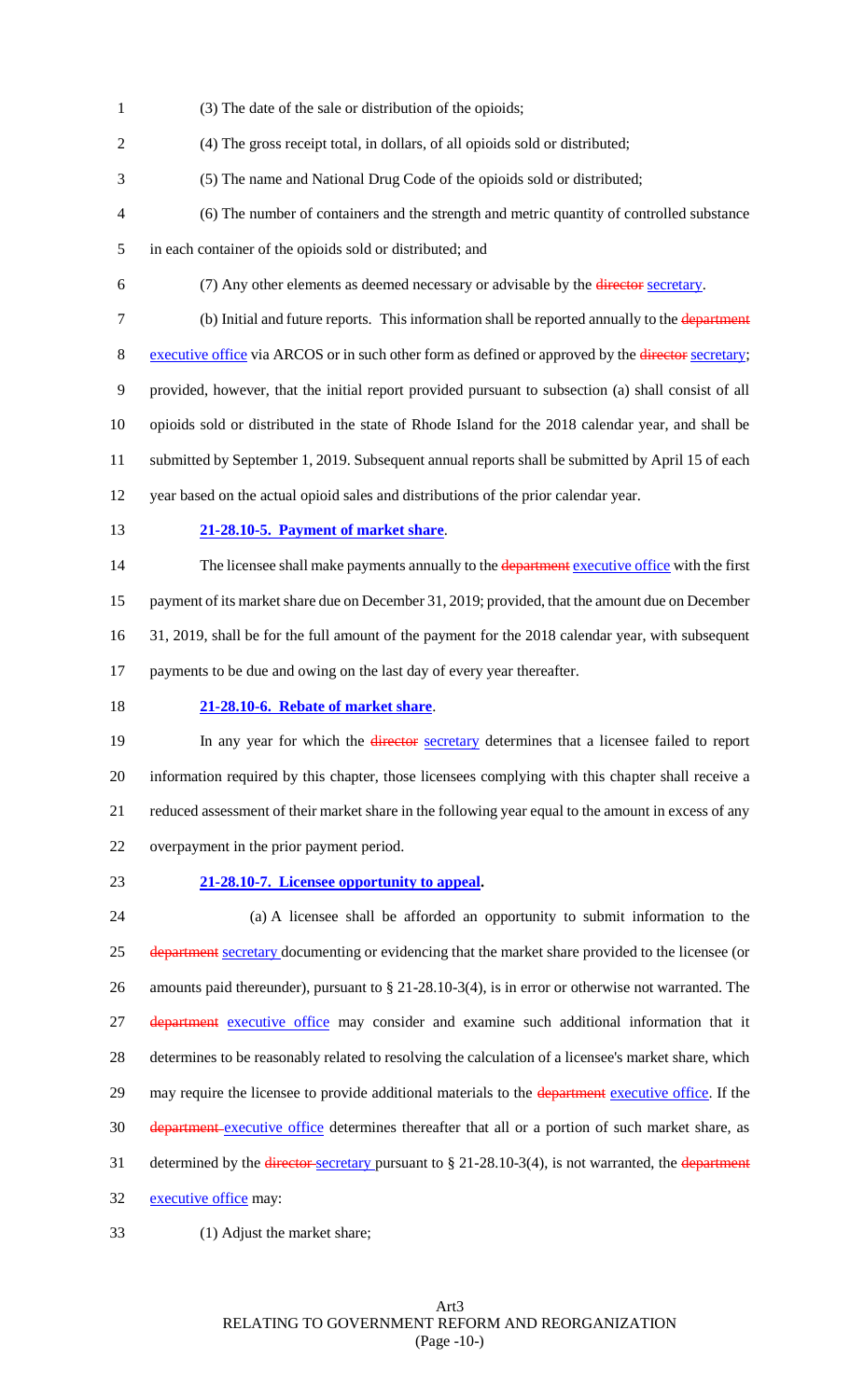(2) Adjust the assessment of the market share in the following year equal to the amount in

excess of any overpayment in the prior payment period; or

(3) Refund amounts paid in error.

 (b) Any person aggrieved by a decision of the department executive office relating to the calculation of market share may appeal that decision to the superior court, which shall have power to review such decision, and the process by which such decision was made, as prescribed in chapter 35 of title 42.

 (c) A licensee shall also have the ability to appeal its assessed opioid registration fee if the assessed fee amount exceeds the amount of profit the licensee obtains through sales in the state of 10 products described in § 21-28.10-3. The department executive office may, exercising discretion as it deems appropriate, waive or decrease fees as assessed pursuant to § 21-28.10-3 if a licensee can demonstrate that the correctly assessed payment will pose undue hardship to the licensee's 13 continued activities in state. The department executive office shall be allowed to request, and the licensee shall furnish to the department, any information or supporting documentation validating the licensee's request for waiver or reduction under this subsection. Fees waived under this section shall not be reapportioned to other licensees which have payments due under this chapter.

#### **21-28.10-8. Departmental aAnnual reporting**.

18 By January of each calendar year, the department of health, the department of behavioral 19 healthcare, developmental disabilities and hospitals (BHDDH), the executive office of health and 20 human services (EOHHS), the department of children, youth and families (DCYF), the Rhode 21 Island department of education (RIDE), the Rhode Island office of veterans services, the 22 department of corrections (DOC), the department of labor and training (DLT), and any other department or agency receiving opioid stewardship funds shall report annually to the governor, the speaker of the house, and the senate president which programs in their respective departments were funded using monies from the opioid stewardship fund and the total amount of funds spent on each program.

#### **21-28.10-9. Penalties**.

28 (a) The department executive office may assess a civil penalty in an amount not to exceed one thousand dollars (\$1,000) per day against any licensee that fails to comply with this chapter.

 (b) (1) In addition to any other civil penalty provided by law, where a licensee has failed 31 to pay its market share in accordance with § 21-28.10-5, the department executive office-may also assess a penalty of no less than ten percent (10%) and no greater than three hundred percent (300%) of the market share due from such licensee.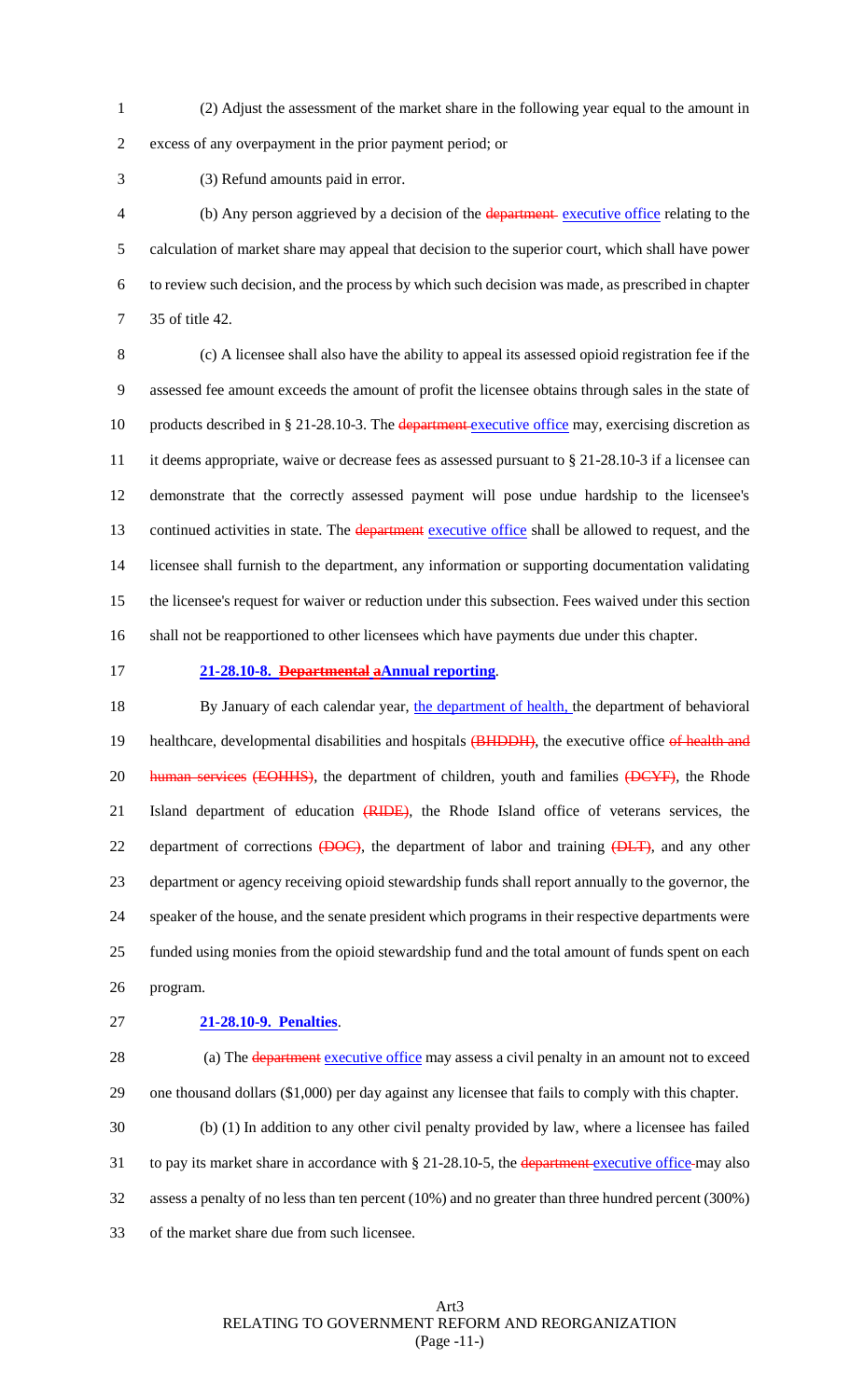(2) In addition to any other criminal penalty provided by law, where a licensee has failed 2 to pay its market share in accordance with § 21-28.10-5, the department executive office may also assess a penalty of no less than ten percent (10%) and no greater than fifty percent (50%) of the market share due from such licensee.

#### **21-28.10-10. Creation of opioid stewardship fund**.

 (a) There is hereby established, in the custody of the department, executive office, a restricted-receipt account to be known as the "opioid stewardship fund."

 (b) Monies in the opioid stewardship fund shall be kept separate and shall not be 9 commingled with any other monies in the custody of the department executive office.

 (c) The opioid stewardship fund shall consist of monies appropriated for the purpose of such account; monies transferred to such account pursuant to law; contributions consisting of promises or grants of any money or property of any kind or value, or any other thing of value, including grants or other financial assistance from any agency of government; and monies required by the provisions of this chapter or any other law to be paid into or credited to this account.

 (d) Monies of the opioid stewardship fund shall be available to provide opioid treatment, recovery, prevention, education services, and other related programs, subject to appropriation by the general assembly.

 (e) The budget officer is hereby authorized to create restricted receipt accounts entitled "opioid stewardship fund allocation" in any department or agency of state government wherein monies from the opioid stewardship fund are appropriated by the general assembly for the programmatic purposes set forth in subsection (d) of this section.

**21-28.10-11. Allocation**.

 The monies, when allocated, shall be paid out of the opioid stewardship fund and subject 24 to the approval of the director secretary and the approvals of the directors of the departments of 25 health and behavioral healthcare, developmental disabilities and hospitals (BHDDH), pursuant to the provisions of this chapter.

**21-28.10-13. Rules and regulations**.

28 The director secretary may prescribe rules and regulations, not inconsistent with law, to carry into effect the provisions of this chapter 28.10 of title 21, which rules and regulations, when reasonably designed to carry out the intent and purpose of this chapter, are prima facie evidence of its proper interpretation. Such rules and regulations may be amended, suspended, or revoked, from 32 time to time and in whole or in part, by the director secretary. The director secretary may prescribe, and may furnish, any forms necessary or advisable for the administration of this chapter.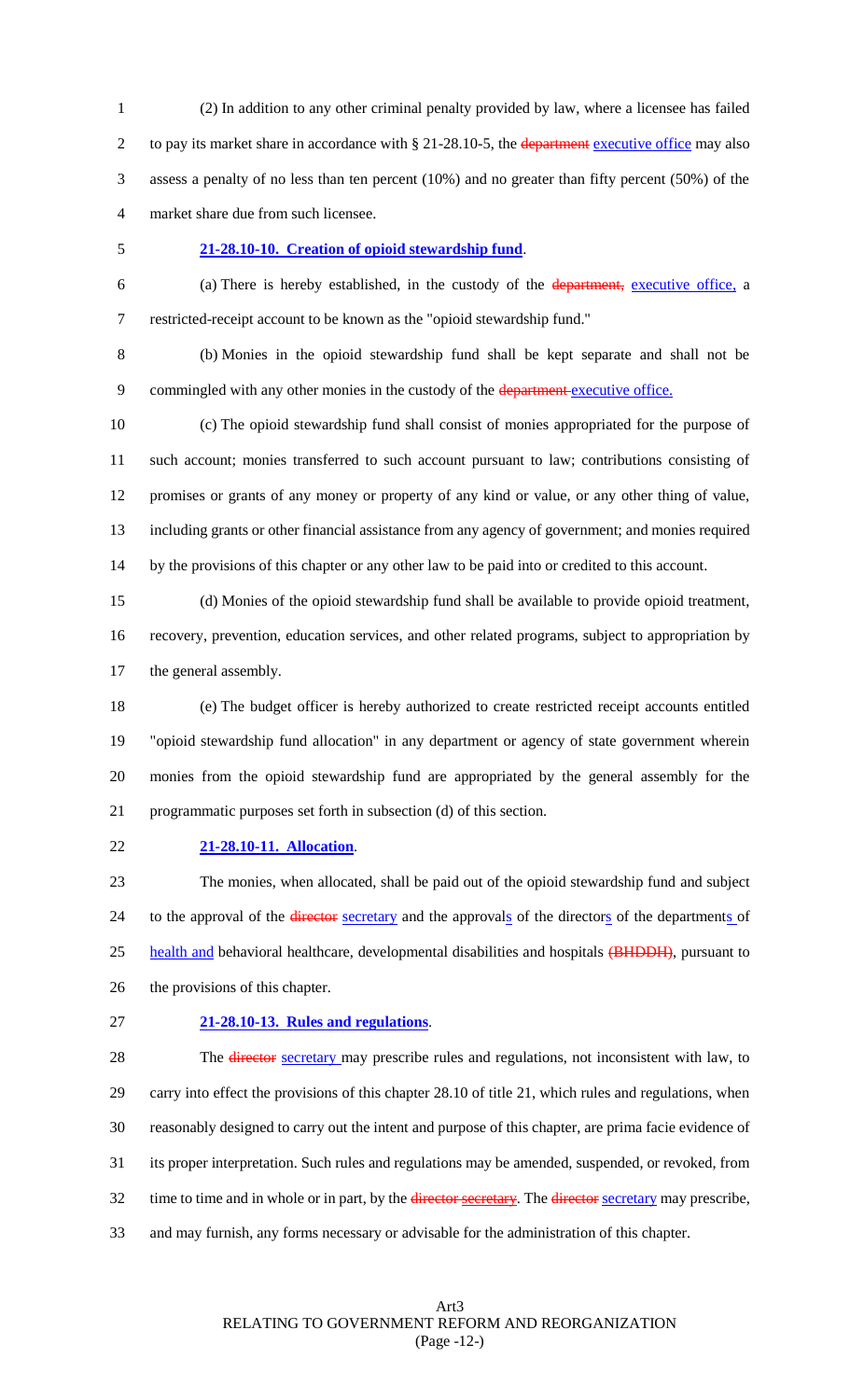- SECTION 9. Section 23-24.12-3 of the General Laws in Chapter 23-24.12 entitled "Proper
- 

Management of Unused Paint" is hereby amended to read as follows:

**23-24.12-3. Establishment of paint stewardship program.**

 (a) On or before March 1, 2014, each producer shall join the representative organization and such representative organization shall submit a plan for the establishment of a paint stewardship program to the department for approval. The program shall minimize the public sector involvement in the management of post-consumer paint by reducing the generation of post-consumer paint, negotiating agreements to collect, transport, reuse, recycle, and/or burn for energy recovery at an appropriately licensed facility post-consumer paint using environmentally sound management practices.

11 (b) The program shall also provide for convenient and available state-wide collection of post-consumer paint that, at a minimum, provides for collection rates and convenience greater than the collection programs available to consumers prior to such paint stewardship program; propose a paint stewardship assessment; include a funding mechanism that requires each producer who participates in the representative organization to remit to the representative organization payment of the paint stewardship assessment for each container of architectural paint sold within the state; include an education and outreach program to help ensure the success of the program; and, work with the department and Rhode Island commerce corporation to identify ways in which the state can motivate local infrastructure investment, business development and job creation related to the collection, transportation and processing of post-consumer paint.

21 (c) The plan submitted to the department pursuant to this section shall:

 (1) Identify each producer participating in the paint stewardship program and the brands of architectural paint sold in this state covered by the program;

24 (2) Identify how the representative organization will provide convenient, statewide accessibility to the program;

- 26 (3) Set forth the process by which an independent auditor will be selected and identify the criteria used by the representative organization in selecting independent auditor;
- 28 (4) Identify, in detail, the educational and outreach program that will be implemented to

inform consumers and retailers of the program and how to participate;

- 30 (5) Identify the methods and procedures under which the paint stewardship program will
- be coordinated with the Rhode Island resource recovery corporation;
- 32 (6) Identify, in detail, the operational plans for interacting with retailers on the proper
- handling and management of post-consumer paint;
- 34 (7) Include the proposed, audited paint assessment as identified in this section;

#### Art3

RELATING TO GOVERNMENT REFORM AND REORGANIZATION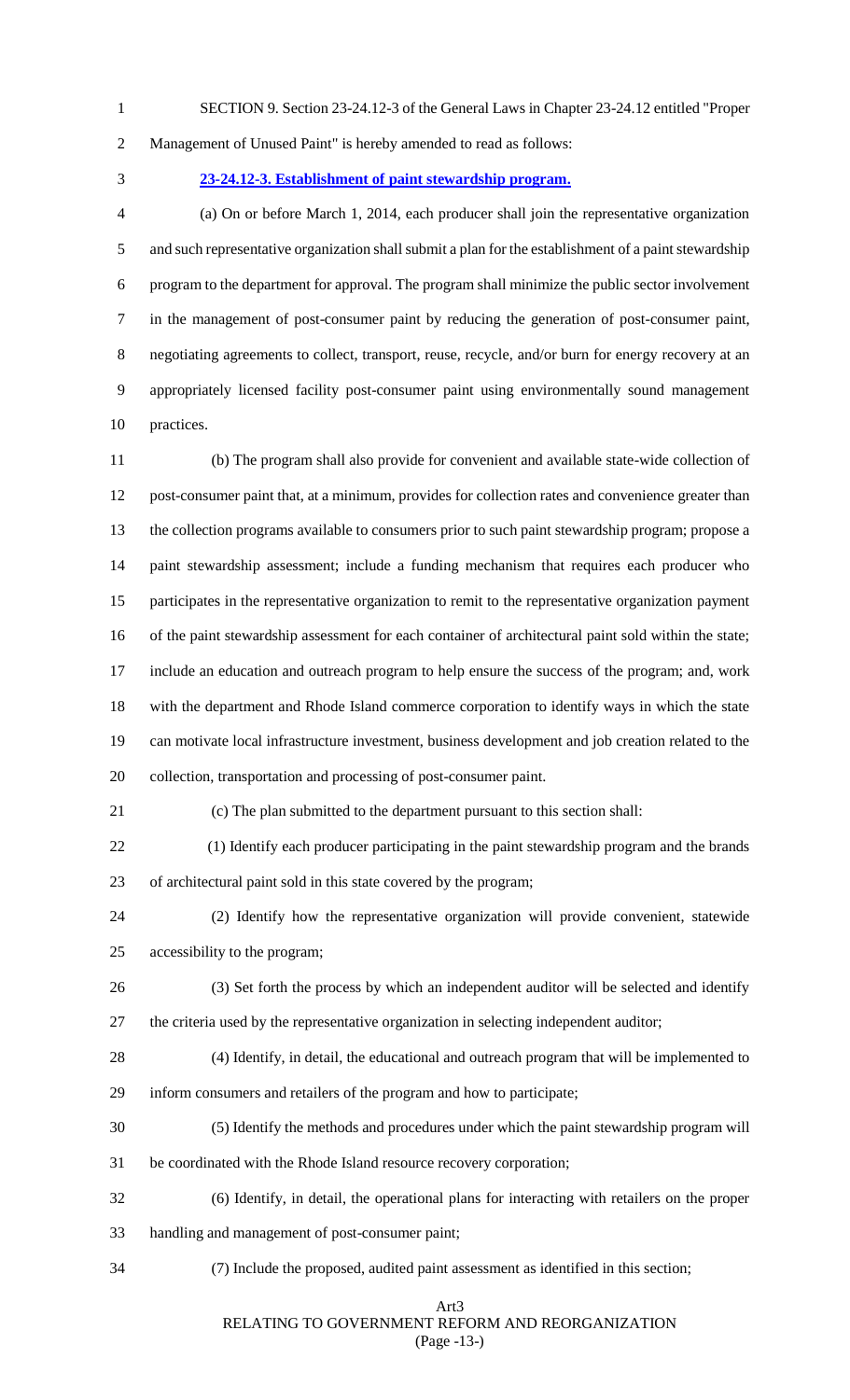- 1 (8) Include the targeted annual collection rate;
- 2 (9) Include a description of the intended treatment, storage, transportation and disposal 3 options and methods for the collected post-consumer paint; and
- 4 (10) Be accompanied by a fee in the amount of two thousand five hundred dollars 5 (\$2,500) to be deposited into the environmental response fund to cover the review of said plan by 6 the department.
- 7 (d)  $(1)$  Not later than sixty (60) days after submission of a plan pursuant to this section, 8 the department shall make a determination whether to:
- 9  $(4i)$  Approve the plan as submitted;
- 10  $(\frac{2\pi}{1})$  Approve the plan with conditions; or
- 11  $\frac{3\text{iii}}{9\text{cm}}$  Deny the plan.
- 12 (2) If the department chooses to deny the plan, the department shall inform the 13 representative organization, in writing, of the reasons for the denial. The representative 14 organization shall then submit a revised plan for review by the department that takes into 15 consideration the reasons for the initial denial.
- 
- 16 (e) Not later than three (3) months after the date the plan is approved, the representative 17 organization shall implement the paint stewardship program.

18 (f) On or before March 1, 2014, the representative organization shall propose a uniform paint stewardship assessment for all architectural paint sold in this state. Such proposed paint stewardship assessment shall be reviewed by an independent auditor to assure that such assessment is consistent with the budget of the paint stewardship program described in this section and such independent auditor shall recommend an amount for such paint stewardship assessment to the department. The department shall be responsible for the approval of such paint stewardship assessment based upon the independent auditor's recommendation. If the paint stewardship assessment previously approved by the department pursuant to this section is proposed to be changed, the representative organization shall submit the new, adjusted uniform paint stewardship assessment to an independent auditor for review. After such review has been completed, the representative organization shall submit the results of said auditor's review and a proposal to amend the paint stewardship assessment to the department for review. The department shall review and approve, in writing, the adjusted paint stewardship assessment before the new assessment can be implemented. Any proposed changes to the paint stewardship assessment shall be submitted to the department no later than sixty (60) days prior to the date the representative organization anticipates the adjusted assessment to take effect.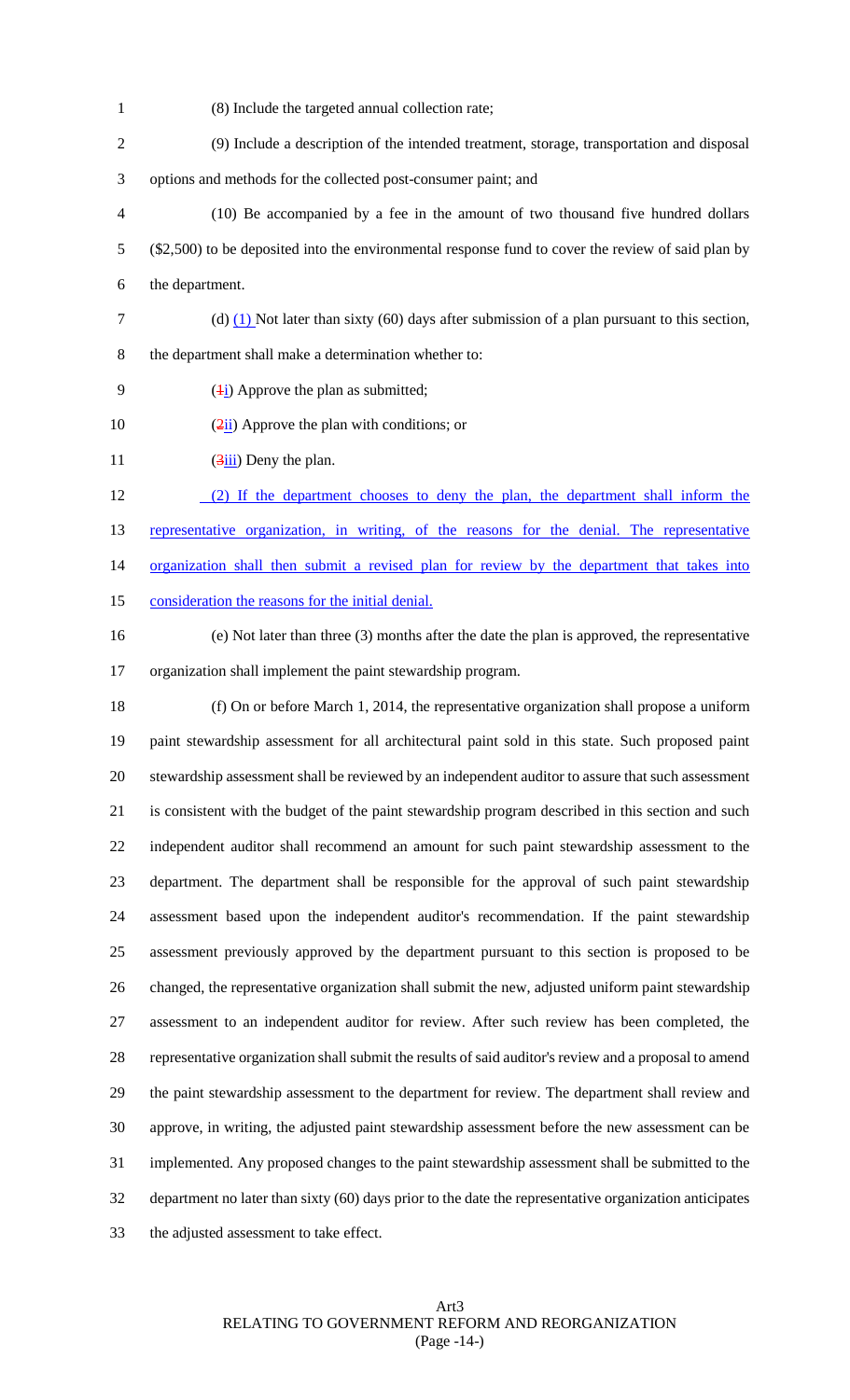1 (g) On and after the date of implementation of the paint stewardship program pursuant to this section, the paint stewardship assessment shall be added to the cost of all architectural paint sold to retailers and distributors in this state by each producer. On and after such implementation date, each retailer or distributor, as applicable, shall add the amount of such paint stewardship assessment to the purchase price of all architectural paint sold in this state.

6 (h) Any retailer may participate, on a voluntary basis, as a paint collection point pursuant to such paint stewardship program and in accordance with any applicable provision of law or regulation.

9 (i) Each producer and the representative organization shall be immune from liability for any claim of a violation of antitrust law or unfair trade practice if such conduct is a violation of antitrust law, to the extent such producer or representative organization is exercising authority pursuant to the provisions of this section.

13 (j) Not later than the implementation date of the paint stewardship program, the department shall list the names of participating producers the brands of architectural paint covered by such paint stewardship program and the cost of the approved paint stewardship assessment on its website.

17 (k) (1) On and after the implementation date of the paint stewardship program, no producer, distributor or retailer shall sell or offer for sale architectural paint to any person in this state if the producer of such architectural paint is not a member of the representative organization.

20 (2) No retailer or distributor shall be found to be in violation of the provisions of this section if, on the date the architectural paint was ordered from the producer or its agent, the producer or the subject brand of architectural paint was listed on the department's website in accordance with the provisions of this section.

 (l) Producers or the representative organization shall provide retailers with educational materials regarding the paint stewardship assessment and paint stewardship program to be distributed at the point of sale to the consumer. Such materials shall include, but not be limited to, information regarding available end-of-life management options for architectural paint offered through the paint stewardship program and information that notifies consumers that a charge for the operation of such paint stewardship program is included in the purchase price of all architectural paint sold in this state.

 (m) On or before October 15, 2015, and annually thereafter, the representative organization shall submit a report to the director of the department of environmental management that details the paint stewardship program. Said report shall include a copy of the independent audit detailed in subdivision (4) below. Such annual report shall include, but not be limited to:

#### Art3 RELATING TO GOVERNMENT REFORM AND REORGANIZATION (Page -15-)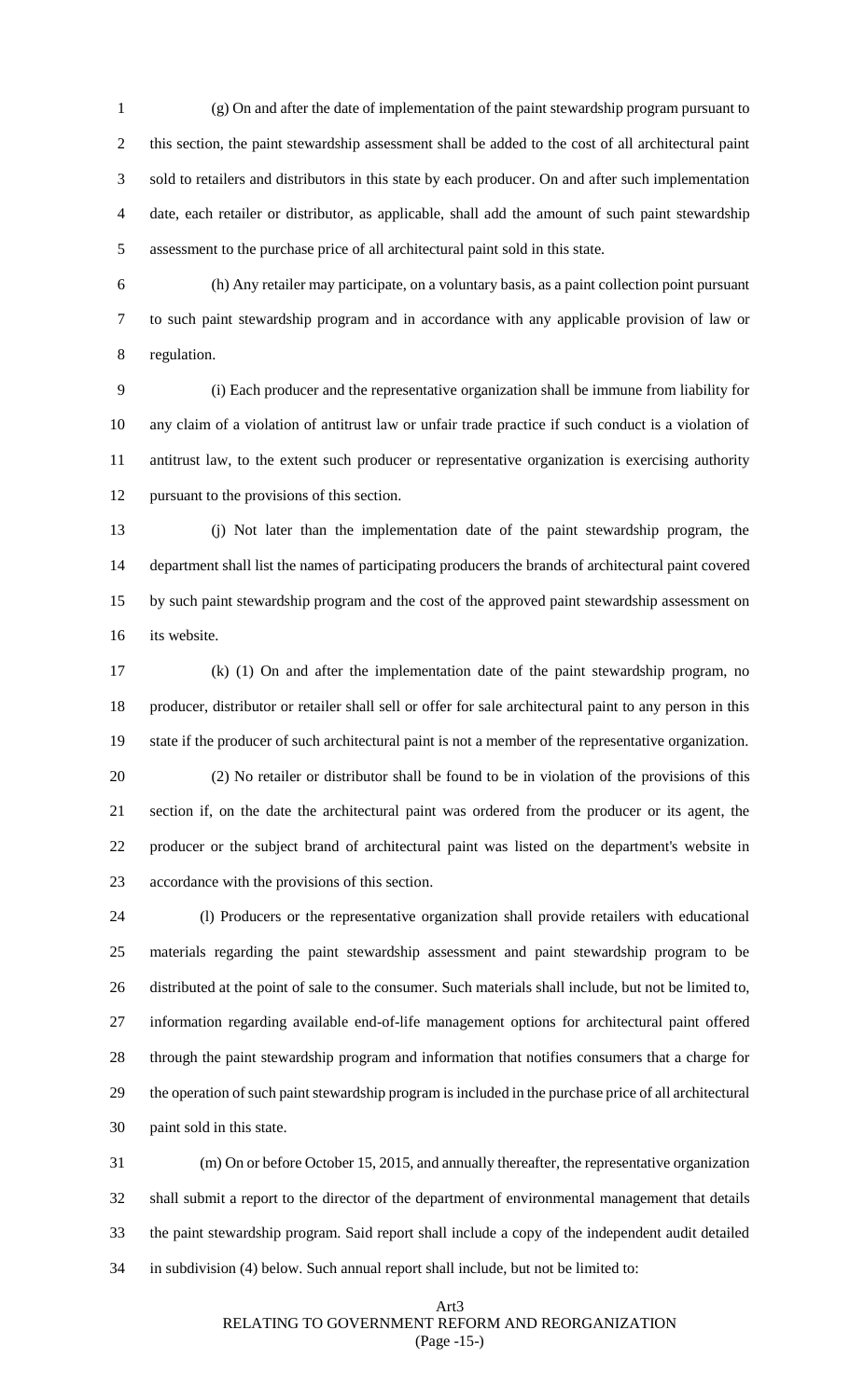(1) A detailed description of the methods used to collect, transport and process post- consumer paint in this state; (2) The overall volume of post-consumer paint collected in this state; (3) The volume and type of post-consumer paint collected in this state by method of disposition, including reuse, recycling and other methods of processing or disposal; (4) The total cost of implementing the program, as determined by an independent financial audit, as performed by an independent auditor; (5) An evaluation of the adequacy of the program's funding mechanism; (6) Samples of all educational materials provided to consumers of architectural paint and participating retailers; and (7) A detailed list of efforts undertaken and an evaluation of the methods used to disseminate such materials including recommendations, if any, for how the educational component of the program can be improved. (n) The representative organization shall update the plan, as needed, when there are changes proposed to the current program. A new plan or amendment will be required to be submitted to the department for approval when: (1) There is a change to the amount of the assessment; or (2) There is an addition to the products covered under the program; or (3) There is a revision of the product stewardship organization's goals: or (4) Every four (4) years, if requested, in writing, by the department the representative organization shall notify the department annually, in writing, if there are no changes proposed to the program and the representative organization intends to continue implementation of the program as previously approved by the department. (o) The representative organization may maintain a reserve fund to protect against volatility in the collection of the paint stewardship assessment and funded using the paint stewardship 26 assessment provided that the reserve fund shall not exceed an amount equal to 50 percent of the total cost to administer the paint stewardship program during the previous program year. Any 28 proposal to establish or otherwise maintain a reserve fund shall be included in the plan submitted 29 to the department pursuant to § 23-24.12-3 and shall be subject to the approval of the department. If, at the time this section takes effect, the reserve fund exceeds 50 percent, the representative organization shall utilize the excess reserves on interim program activities, as approved by the 32 department, within two years of the effective date of this section. Thereafter, the representative organization shall not propose a paint stewardship assessment that will cause the reserve fund to exceed the level specified in this subsection.

Art3

RELATING TO GOVERNMENT REFORM AND REORGANIZATION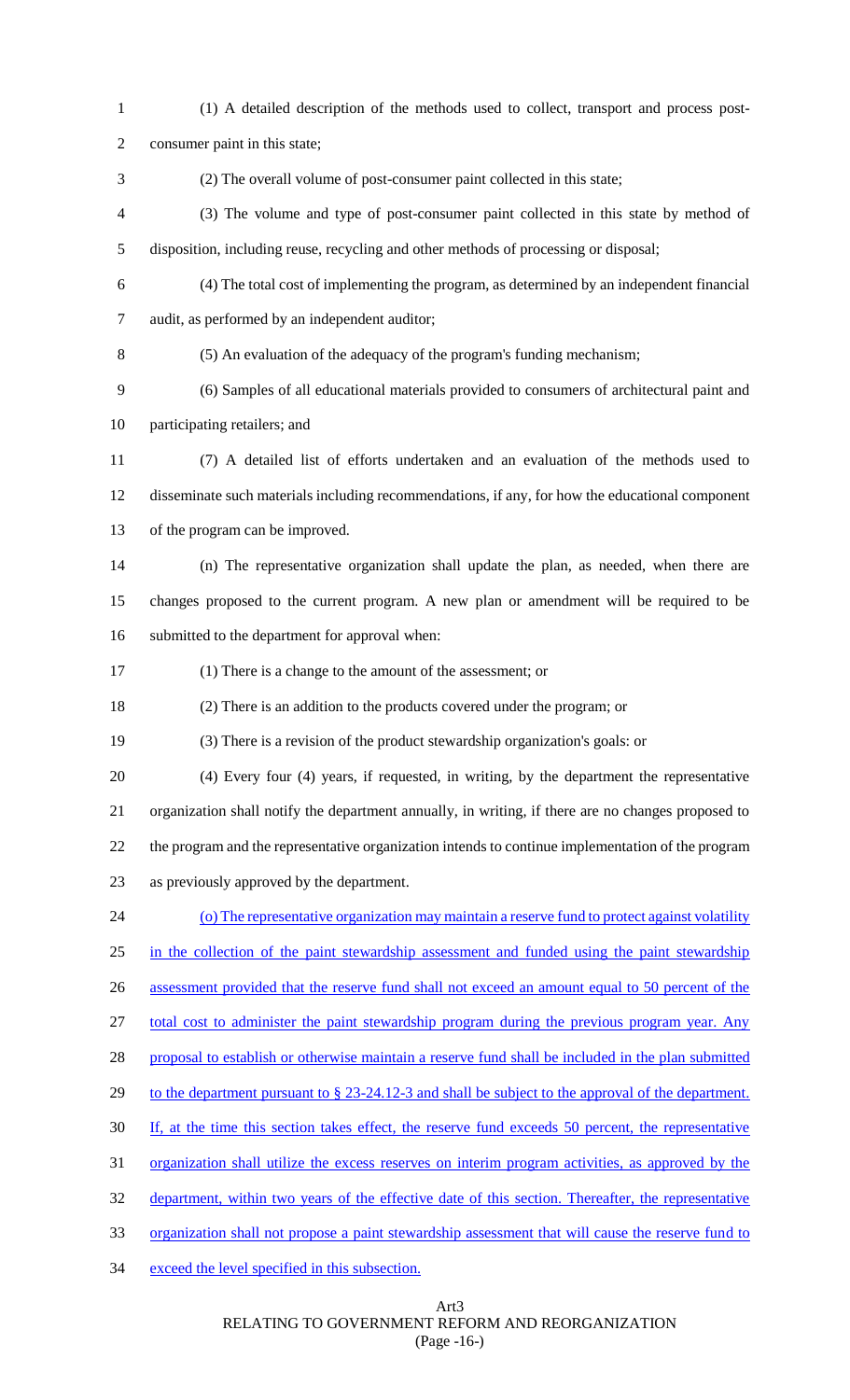- (p) Any program funds to be used for program administrative expenses by the
- representative organization shall be subject to approval by the department.
- SECTION 10. Sections 23-26-7.1, 23-26-11, 23-26-12, 23-26-13, 23-26-15, 23-26-25, 23- 26-26, 23-26-27, 23-26-30 and 23-26-31 of the General Laws in Chapter 23-26 entitled "Bedding and Upholstered Furniture" are hereby amended to read as follows:
- 

#### **23-26-7.1. Sterilization, disinfection and disinfestation of bedding and materials**.

 (a) No person shall sell, offer for sale or include in a sale any item of secondhand bedding or any item of bedding of any type manufactured in whole or in part from secondhand material, including their component parts or wiping rags, unless such material has been sterilized, disinfected and cleaned, by a method approved by the department of business regulation; provided, further, that any product used for sterilization or disinfection of secondhand bedding must be registered as consumer and health benefit products and labeled for use on bedding and upholstered furniture by the EPA in accordance with § 23-25-6 of this title. The department of business regulation shall promulgate rules and regulations consistent with the provisions of this chapter.

 (b) No person shall use in the manufacture, repair and renovation of bedding of any type any material which has been used by a person with an infectious or contagious disease, or which is filthy, oily or harbors loathsome insects or pathogenic bacteria.

- (c) No person shall sell, or offer for sale or include in a sale any material or bedding which under the provisions of this chapter or regulations requires treatment unless there is securely attached in accordance with regulations, a yellow tag not less than twelve square inches in size, made of substantial cloth or a material of equal quality. Upon the tag there shall be plainly printed, in black ink, in the English language, a statement showing:
- (1) That the item or material has been treated by a method approved by the department of business regulation, and the method of treatment applied.
- (2) The lot number and the tag number of the item treated.

26 (3) The license registration number of the person applying treatment.

(4) The name and address of the person for whom treated.

 (d) The tag required by this section shall be in addition to any other tag required pursuant to 29 the provisions of this chapter. Holders of licenses registrations to apply sterilization, disinfection or disinfestation treatment shall be required to keep an accurate record of all materials which have been subjected to treatment, including the source of material, date of treatment, and the name and address of the receiver of each. Such records shall be available for inspection at any time by authorized representatives of the department.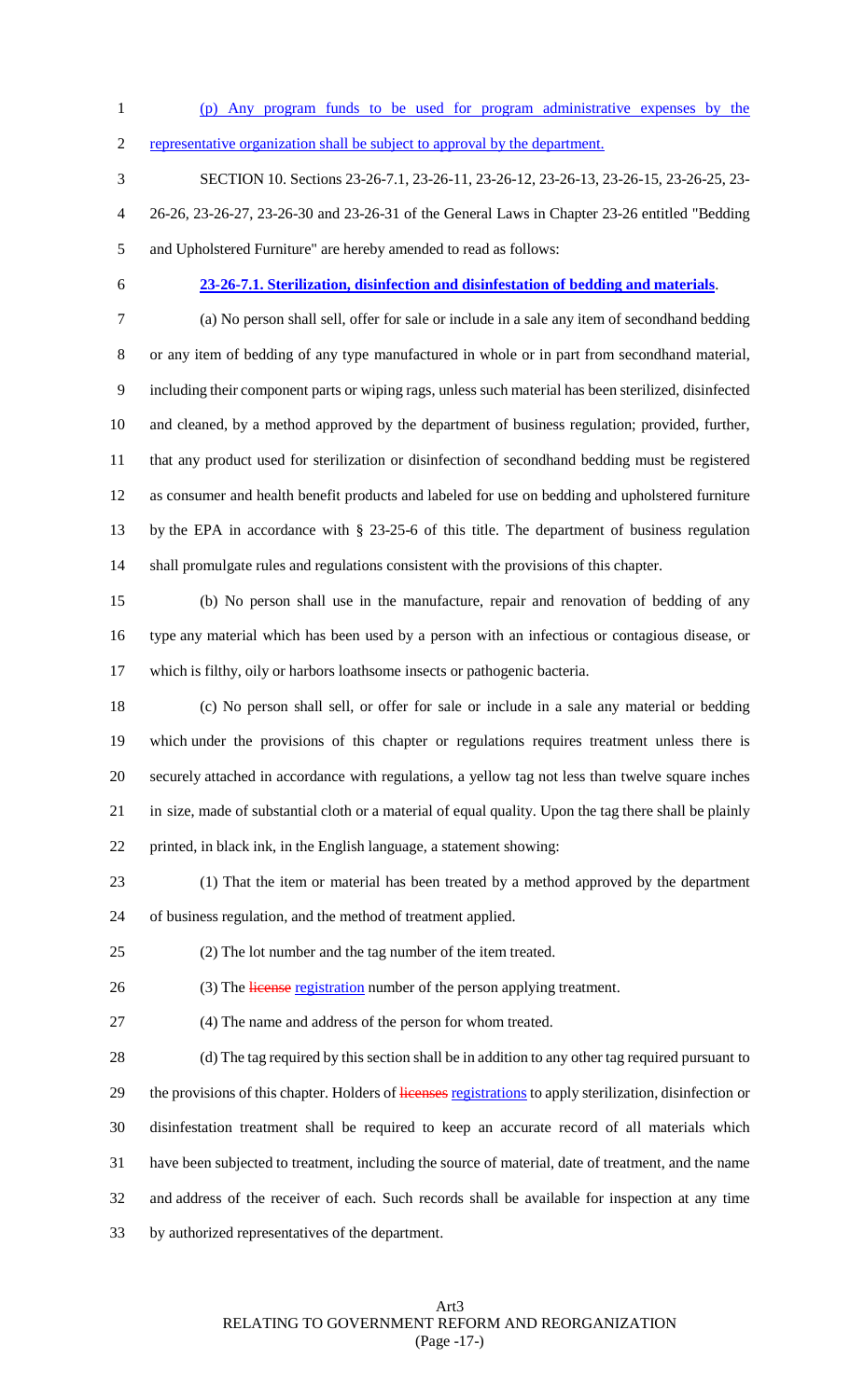(e) Violations of this section shall be punishable by a fine not to exceed five hundred

dollars (\$500).

 **23-26-11. Counterfeit stamps and permits Counterfeit stamps and registrations**. No person shall have in his or her possession or shall make, use, or sell any counterfeit 5 or colorable imitation of the inspection stamp or **permit registration** required by this chapter. Each counterfeited or imitated stamp or permit registration made, used, sold, offered for sale, delivered, or consigned for sale contrary to the provisions of this chapter shall constitute a separate offense.

#### **23-26-12. Sterilization permits Sterilization registrations**.

 Any sterilization process, before being used in connection with this chapter, must receive the approval of the director. Every person, firm, or corporation desiring to operate the 12 sterilization process shall first obtain a numbered permit registration from the director and shall not 13 operate the process unless the permit registration is kept conspicuously posted in the 14 establishment. Fee for original permit registration shall be eighty-four dollars (\$84.00). 15 Application for the permit registration shall be accompanied by specifications in duplicate, in 16 such form as the director shall require. Each permit registration shall expire one year from date of 17 issue. Fee for annual renewal of a sterilizing **permit registration** shall be one-half  $(1/2)$  the original fee.

#### **23-26-13. Contents of tag on bedding articles for sale**.

 Every article of bedding made for sale, sold, or offered for sale shall have attached thereto a tag which shall state the name of the material used, that the material used is new, or second- hand and, when required to be sterilized, that the material has been sterilized, and the number 23 of the sterilizing permit registration. The tag shall also contain the name and address of the maker or the vendor and the registry number of the maker. All tags attached to new articles shall be legibly stamped or marked by the retail vendor with the date of delivery to the customer.

#### **23-26-15. Contents of tag on shipments of filling material**.

 Any shipment or delivery, however contained, of material used for filling articles of bedding shall have firmly and conspicuously attached thereto a tag which shall state the name of the maker, preparer or vendor, and the address of the maker, preparer, or vendor, the name of the contents and whether the contents are new or second-hand, and, if sterilized, the number of 31 the sterilizing permit registration.

 **23-26-25**. Rules, regulations, and findings -- Suspension or revocation of permits **Rules, regulations, and findings -- Suspension or revocation of registrations.**

> Art3 RELATING TO GOVERNMENT REFORM AND REORGANIZATION (Page -18-)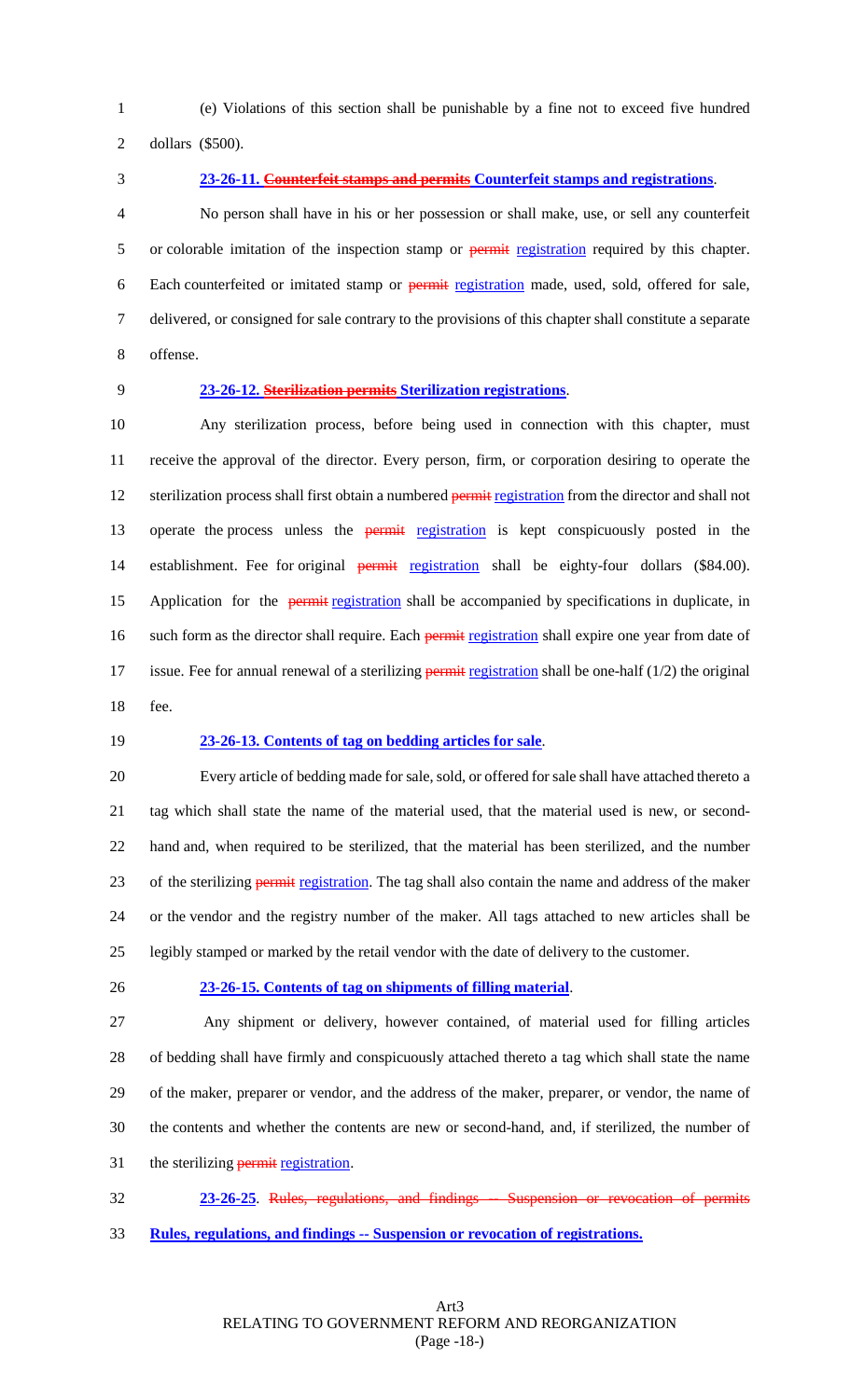(a) The director is hereby authorized and empowered to make general rules and regulations and specific rulings, demands, and findings for the enforcement of this chapter, in 3 addition hereto and not inconsistent herewith. The director may suspend or revoke any permit or registration for violation of any provision of this chapter, or any rule, regulation, ruling, or demand made pursuant to the authority granted by this chapter. (b) The director of the department of health shall investigate and enforce the provisions of § 23-26-3.1, and promulgate rules and regulations deemed necessary to enforce it.

### **23-26-26. Appeal of director's decisions**.

9 Any person aggrieved by the action of the director in denying an application for a permit or **for** registration, or in revoking or suspending any permit or registration, or by any order or decision of the director, shall have the right to appeal to the supreme court and the procedure in case of the appeal shall be the same as that provided in § 42-35-15.

#### **23-26-27. Penalty for violations.**

Any person who:

 (1) Makes, remakes, renovates, sterilizes, prepares, sells, or offers for sale, exchange, or lease any article of bedding as defined by § 23-26-1, not properly tagged as required by this chapter; or

 (2) Uses in the making, remaking, renovating, or preparing of the article of bedding or in preparing cotton or other material therefor that has been used as a mattress, pillow, or bedding in any public or private hospital, or that has been used by or about any person having an infectious or contagious disease, and that after such use has not been sterilized and approved for use, by the director of business regulation; or

23 (3) Counterfeits or imitates any stamp or permit registration issued under this chapter shall be guilty of a misdemeanor, punishable by a fine of not more than five hundred dollars (\$500) or by imprisonment for not more than six (6) months or both.

 (4) Any person or entity who or that violates the provisions of § 23-26-3.1 shall be civilly fined not to exceed five thousand dollars (\$5,000) for the first violation and up to ten 28 thousand dollars (\$10,000) for each subsequent violation.

#### **23-26-30. License required -- Application -- Issuance and term of license**

#### **Registration required -- Application -- Issuance and term of registration**.

 No person shall be engaged: (1) as a manufacturer of articles of bedding for sale at wholesale; (2) as a manufacturer of articles of bedding for sale at retail; (3) as a supply dealer; (4) as a repairer-renovator; or (5) as a retailer of second-hand articles of bedding, unless he or she 34 has obtained the appropriate numbered license registration therefor from the director, who is

Art3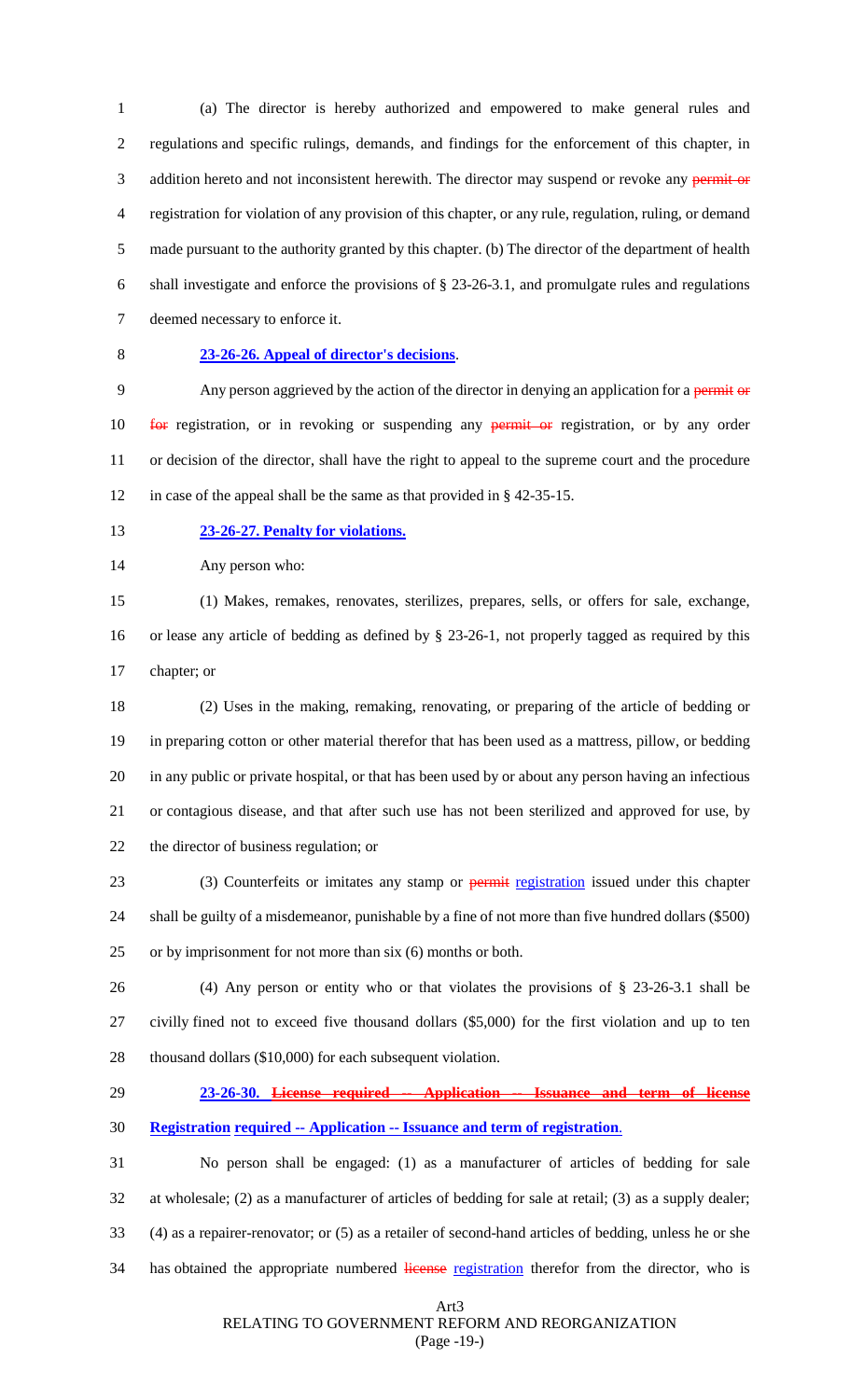1 hereby empowered to issue the license registration. Application for the license registration shall be 2 made on forms provided by the director and shall contain such information as the director may 3 deem material and necessary. Based on the information furnished in the application and on 4 any investigation deemed necessary by the director, the applicant's classification shall be 5 determined. Each *license* registration issued by the director pursuant to this section shall be 6 conspicuously posted in the establishment of the person to whom issued. The director may withhold 7 the issuance of a *license* registration to any person who shall make any false statement in the 8 application for a *license registration* under this chapter. The director shall promulgate rules 9 and regulations mandating the term of license registration for each category of license registration 10 issued pursuant to this chapter; however, no license registration shall remain in force for a period in 11 excess of three (3) years. The fee for the initial issuance or renewal of a license registration shall be 12 determined by multiplying the per annum fee by the number of years in the term of the license 13 registration. The entire fee must shall be paid in full for the total number of years of license 14 registration prior to the issuance of the license registration.

- 15 **23-26-31. Fees.**
- 

16 (a) The per annum fees imposed for licenses registrations issued pursuant to § 23-26-17 30 shall be as follows:

18 (1) Every applicant classified as a manufacturer of articles of bedding for sale at 19 wholesale or retail or as a supply dealer shall pay, prior to the issuance of a general license 20 registration, a per annum fee of two hundred ten dollars (\$210) and the licensee registrant may be 21 engaged in any or all of the following:

- 22 (i) Manufacture of articles of bedding for sale at wholesale;
- 23 (ii) Manufacture of articles of bedding for sale at retail;
- 24 (iii) Supply dealer;
- 25 (iv) Repairer-renovator.
- 26 (2) Every applicant classified as a repairer-renovator or retailer of second-hand articles 27 of bedding shall pay, prior to the issuance of a limited license registration, a per annum fee of 28 sixty dollars (\$60.00), and the licensee registrant may be engaged in any or all of the following:
- 29 (i) Repairer-renovator;

30 (ii) Retailer of second-hand articles of bedding; provided, however, that if a 31 licensee registrant is reclassified from one category to another which calls for a higher license 32 registration fee, he or she shall pay a pro rata share of the higher license registration fee for the 33 unexpired period and shall be issued a new license registration to expire on the expiration date of 34 the original license registration.

Art3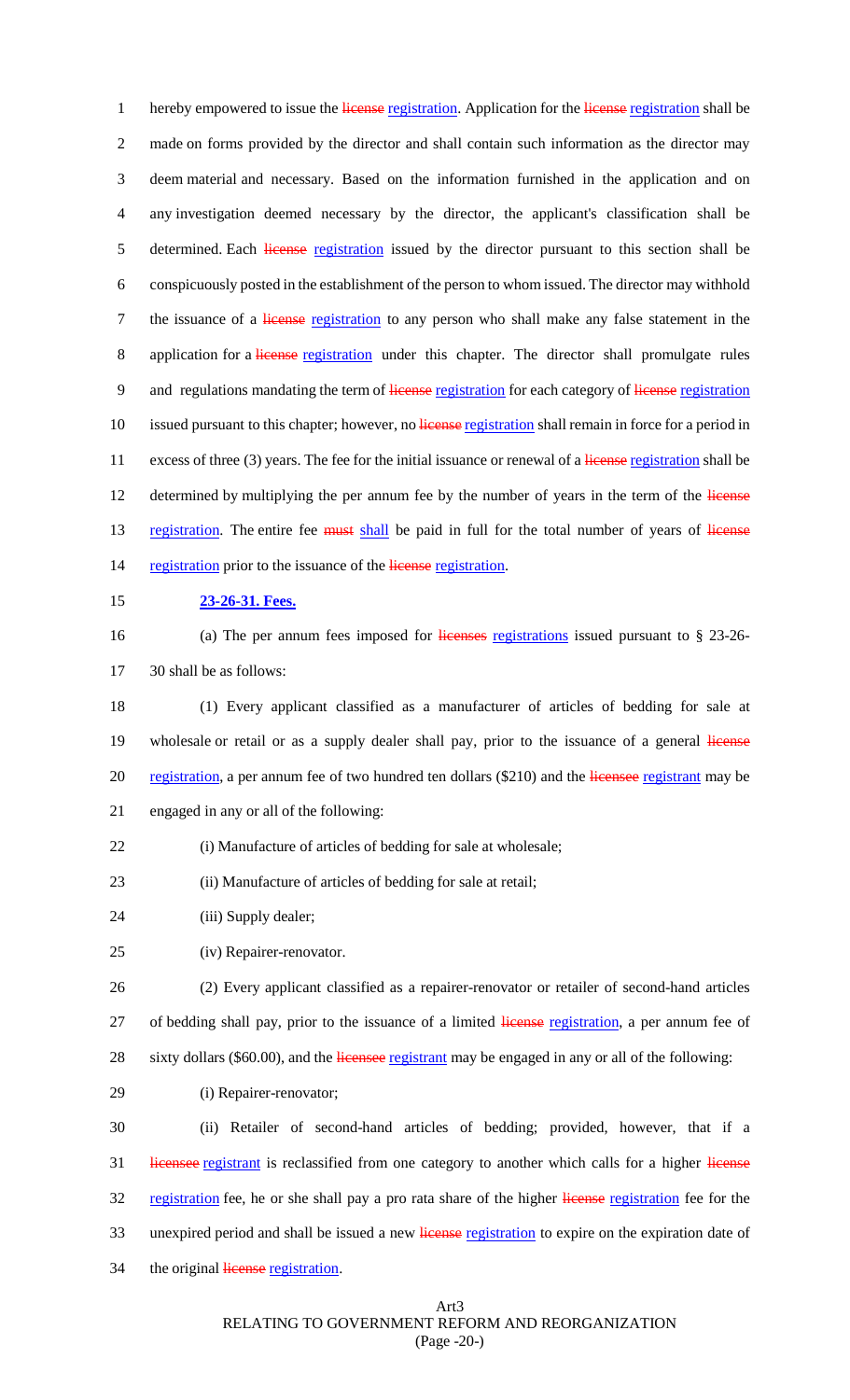1 (b) If, through error, a licensee registrant has been improperly classified as of the date 2 of issue of his or her current license registration, the proper fee for the entire period shall be 3 payable. Any overpayment shall be refunded to the licensee registrant. No refunds shall be allowed 4 to any licensee registrant who has discontinued business, or whose license registration has been revoked or suspended or who has been reclassified to a category calling for a greater or lesser licenseregistration fee, except as provided herein. The fee shall be paid to the director of 7 business regulation. For reissuing a revoked or expired license registration the fee shall be the 8 same as for an original license registration.

 (c) All payments for registration fees, sterilization process, permits, fines and penalties, and other money received under this chapter shall constitute inspection fees for the purpose of enforcing this chapter.

 SECTION 11. Sections 23-90-4, 23-90-5 and 23-90-6 of the General Laws in Chapter 23- 90 entitled " Responsible Recycling, Reuse and Disposal of Mattresses" are hereby amended to read as follows:

#### **23-90-4. Mattress stewardship council established.**

 (a) On or before July 1, 2015, each producer shall join the council and such council shall submit a plan, for the corporation director's approval, to establish a statewide mattress stewardship program, as described in this section. Any retailer may be a member of such council. Such mattress stewardship program shall, to the extent it is technologically feasible and economically practical:

(1) Minimize public sector involvement in the management of discarded mattresses;

 (2) Provide for the convenient and accessible statewide collection of discarded mattresses from any person in the state with a discarded mattress that was discarded in the state, including from participating covered entities that accumulated and segregated a minimum of fifty (50) discarded mattresses for collection at one time, or a minimum of thirty (30) discarded mattresses for collection at one time in the case of participating municipal transfer stations;

(3) Provide for council-financed recycling and disposal of discarded mattresses;

 (4) Provide suitable storage containers at permitted municipal transfer stations, municipal government property or other solid waste management facilities for segregated, discarded mattresses, or make other mutually agreeable storage and transportation agreements at no cost to such municipality provided the municipal transfer station, municipal government property or other solid waste management facilities make space available for such purpose and imposes no fee for placement of such storage container on its premises;

- 33 (5) Include a uniform mattress stewardship fee, with approval of the corporation, that is
- sufficient to cover the costs of operating and administering the program; and

#### Art3 RELATING TO GOVERNMENT REFORM AND REORGANIZATION (Page -21-)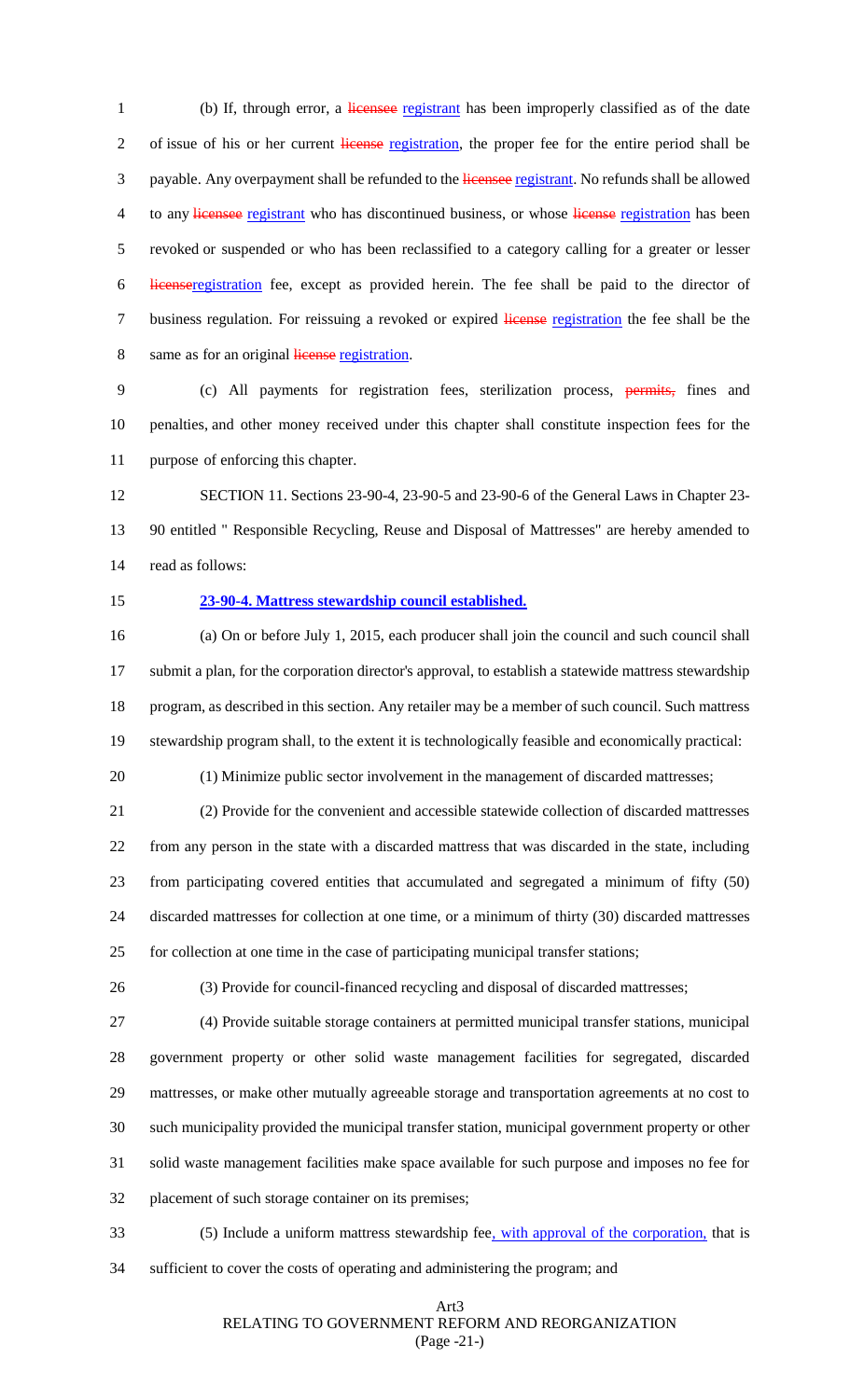(6) Establish a financial incentive that provides for the payment of a monetary sum, established by the council, to promote the recovery of mattresses.

 (b) The council shall be a nonprofit organization with a fee structure that covers, but does not exceed, the costs of developing the plan and operating and administering the program in accordance with the requirements of this chapter, and maintaining a financial reserve sufficient to operate the program over a multi-year period of time in a fiscally prudent and responsible manner. The council shall maintain all records relating to the program for a period of not less than three (3) years.

 (c) Pursuant to the program, recycling shall be preferred over any other disposal method to the extent that recycling is technologically feasible and economically practical.

 (d) The council shall enter into an agreement with the corporation to reimburse for reasonable costs directly related to administering the program but not to exceed the cost of two (2) full time equivalent employees.

# **23-90-5. Mattress stewardship plan.**

 (a) On or before July 1, 2015, the mattress stewardship council shall submit a mattress stewardship plan for the establishment of a mattress stewardship program to the corporation director for approval.

(b) The plan submitted pursuant to subsection (a) of this section shall, to the extent it is

technologically feasible and economically practical:

(1) Identify each producer's participation in the program;

(2) Describe the fee structure for the program and propose a uniform stewardship fee that

is sufficient to cover the costs of operating and administering the program;

- (3) Establish performance goals for the first two (2) years of the program;
- (4) Identify proposed recycling facilities to be used by the program, such facilities shall not
- require a solid waste management facilities license;
- (5) Detail how the program will promote the recycling of discarded mattresses;
- (6) Include a description of the public education program;
- (7) Describe fee-disclosure language that retailers will be required to prominently display

that will inform consumers of the amount and purpose of the fee; and

- (8) Identify the methods and procedures to facilitate implementation of the mattress
- stewardship program in coordination with the corporation director and municipalities.
- (c) Not later than ninety (90) days after submission of the plan pursuant to this section, the
- corporation shall make a determination whether to:
- (1) Approve the plan as submitted; or

## Art3

RELATING TO GOVERNMENT REFORM AND REORGANIZATION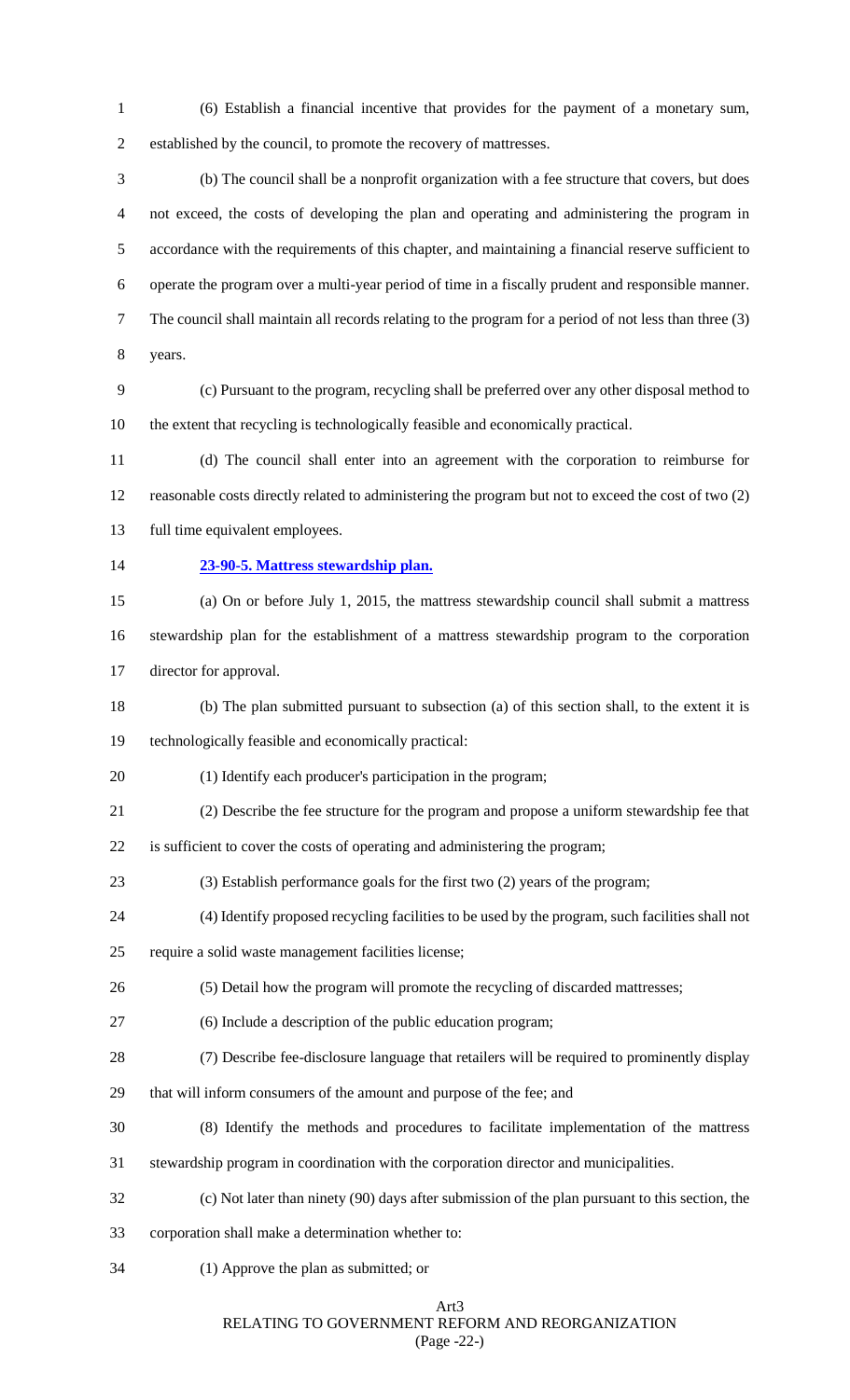(2) Deny the plan.

 (d) The corporation director shall approve the plan for the establishment of the mattress stewardship program, provided such plan reasonably meets the requirements of this section. Prior to making such determination, the corporation director shall post the plan for at least thirty (30) days, in accordance with the "Administrative Procedures Act" as set forth in chapter 35 of title 42 on the corporation's website and solicit public comments on the plan to be posted on the website. (e) In the event that the corporation director denies the plan, the corporation director shall provide a notice of determination to the council, within sixty (60) days, detailing the reasons for the disapproval. The council shall revise and resubmit the plan to the corporation director not later than forty-five (45) days after receipt of notice of the corporation director's denial notice. Not later 11 than forty-five (45) days after receipt of the revised plan, the corporation director shall review and approve or deny the revised plan. The council may resubmit a revised plan to the corporation director for approval on not more than two (2) occasions. If the council fails to submit a plan that is acceptable to the corporation director, because it does not meet the criteria pursuant to subdivisions (b)(1-8), the corporation director shall have the ability to modify the submitted plan and approve it. Not later than one hundred twenty (120) days after the approval of a plan pursuant to this section, the council shall implement the mattress stewardship program. (f) It is the responsibility of the council to: (1) Notify the corporation director whenever there is a proposed substantial change to the program. If the corporation director takes no action on a proposed substantial change within ninety (90) days after notification of the proposed change, the proposed change shall be deemed approved. For the purposes of this subdivision, "substantial change" shall include, but not be limited to:

 (i) A change in the processing facilities to be used for discarded mattresses collected pursuant to the program; or

(ii) A material change to the system for collecting mattresses.

 (2) Not later than October 1, 2017, the council shall submit to the corporation director for review, updated performance goals that are based on the experience of the program during

the first two (2) years of the program.

(g) The council shall notify the corporation director of any other changes to the program

on an ongoing basis, whenever they occur, without resubmission of the plan to the

corporation director for approval. Such changes shall include, but not be limited to, a change in the

composition, officers, or contact information of the council.

(h) On or before July 1, 2015, and every two (2) years thereafter, the council shall propose

a uniform fee for all mattresses sold in this state. The council may propose a change to the uniform

Art3

RELATING TO GOVERNMENT REFORM AND REORGANIZATION

(Page -23-)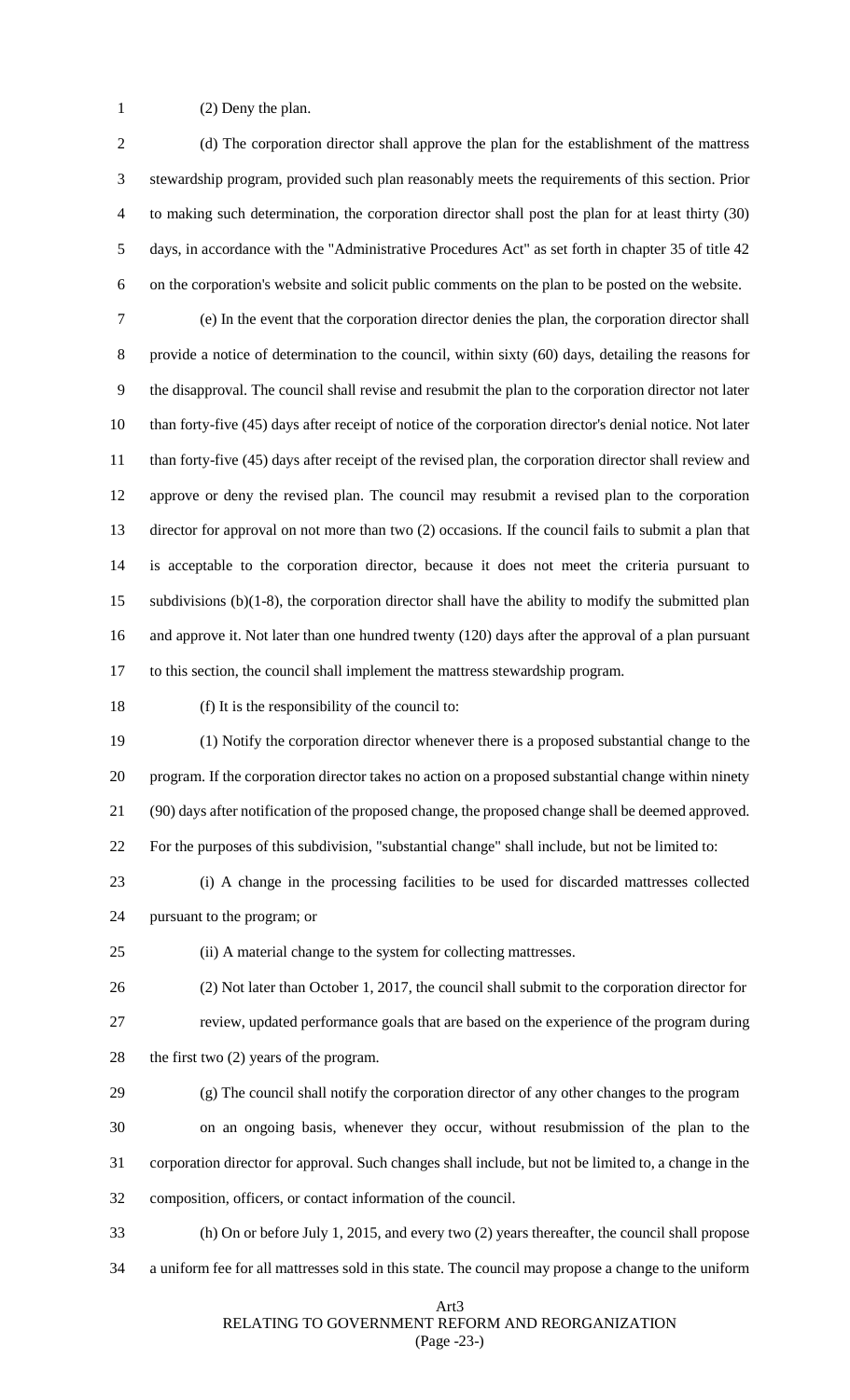1 fee more frequently than once every two (2) years if the council determines such change is needed 2 to avoid funding shortfalls or excesses. Any proposed fee shall be reviewed by an independent 3 auditor to ensure that such assessment does not exceed the costs of the mattress stewardship 4 program described in subsection (b) of this section and to maintain financial reserves sufficient to 5 operate the program over a multi-year period in a fiscally prudent and responsible manner. Not 6 later than sixty (60) days after the council proposes a mattress stewardship fee, the auditor shall 7 render an opinion provide an evaluation of the proposed fee to the corporation director as to whether 8 the proposed mattress stewardship fee is reasonable to achieve the goals set forth in this section. 9 Copies of all documents related to the auditor's evaluation, along with the financial information 10 provided by the council, shall be filed with the corporation and considered public documents 11 pursuant to chapter 2 of title 38 ("Access to Public Records"). If the auditor corporation director 12 concludes that the mattress stewardship fee is reasonable, then the proposed fee shall go into effect 13 not less than ninety (90) days after the auditor corporation director notifies the corporation director 14 council that the fee is reasonable. If the auditor corporation director concludes that the mattress 15 stewardship fee is not reasonable, the **auditor** corporation director shall provide the council with 16 written notice explaining the *auditor* corporation director's opinion. Not later than fourteen (14) 17 days after the council's receipt of the **auditor** corporation director's opinion, the council may either 18 propose a new mattress stewardship fee, or provide written comments on the **auditor** corporation 19 director's opinion. If the auditor concludes that the fee is not reasonable, the corporation director 20 shall decide, based on the auditor's opinion and any comments provided by the council, whether to 21 approve the proposed mattress stewardship fee. Such auditor shall be selected by the council. The 22 cost of any work performed by such auditor pursuant to the provisions of this subsection and 23 subsection (i) of this section shall be funded by the council.

 (i)(1) On and after the implementation of the mattress stewardship program, each retailer shall add the amount of the fee established pursuant to subsection (b) of this section and described in subsection (h) of this section to the purchase price of all mattresses sold in this state. The fee shall be remitted by the retailer to the council. The council may, subject to the corporation director's approval, establish an alternative, practicable means of collecting or remitting such fee.

29 (2) On and after the implementation date of the mattress stewardship program, no producer, 30 distributor or retailer shall sell or offer for sale a mattress to any person in the state if the producer 31 is not a member of the council.

32 (3) No retailer or distributor shall be found to be in violation of the provisions of this 33 section, if, on the date the mattress was ordered from the producer or its agent, the producer of said 34 mattress was listed on the corporation's website in accordance with the provisions of this chapter.

#### Art3 RELATING TO GOVERNMENT REFORM AND REORGANIZATION (Page -24-)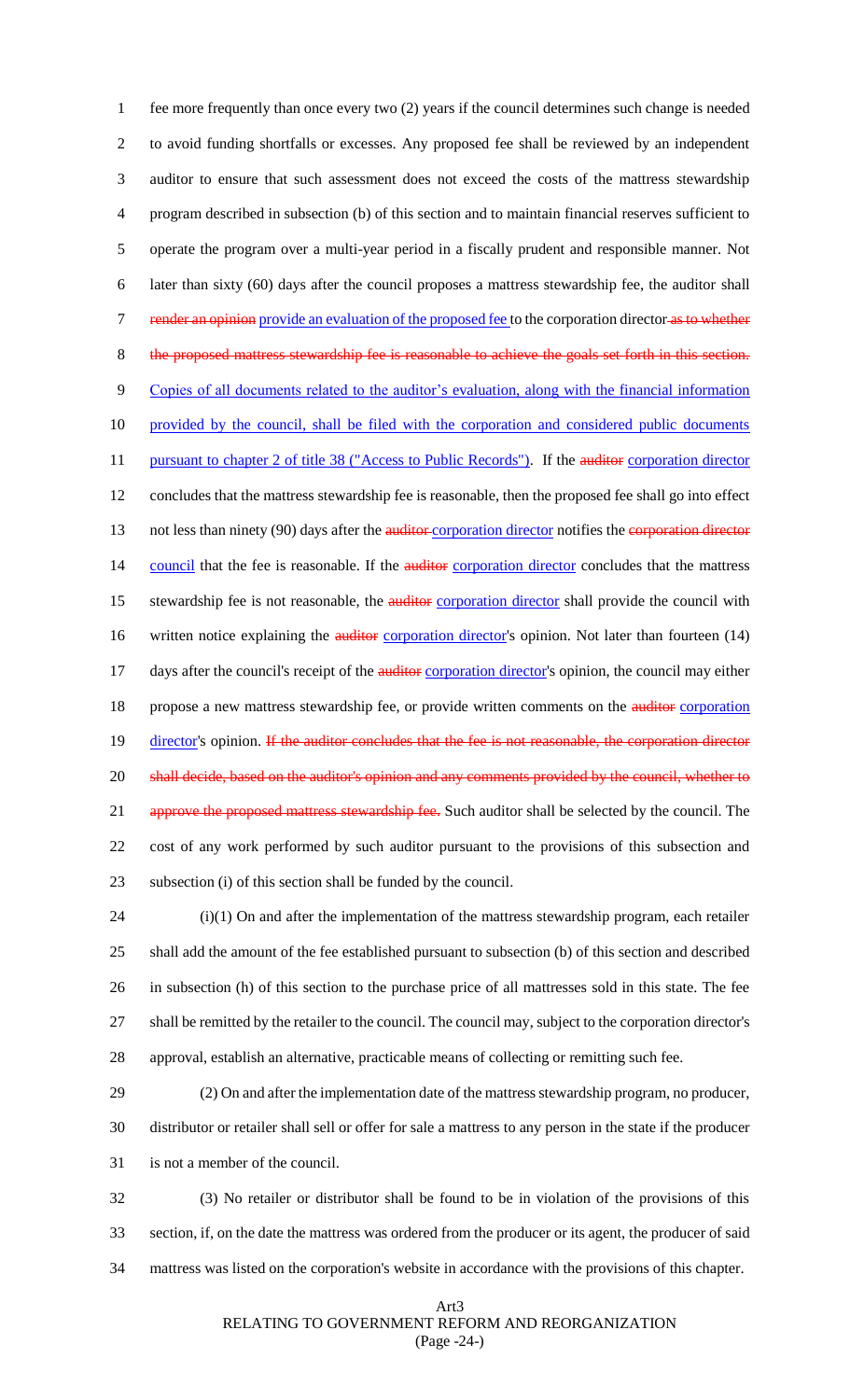| $\mathbf{1}$   | (j) Not later than October 1, 2016, and annually thereafter, the council shall submit an               |
|----------------|--------------------------------------------------------------------------------------------------------|
| $\overline{2}$ | annual report to the corporation director. The corporation director shall post such annual report on   |
| 3              | the corporation's website. Such report shall include, but not be limited to:                           |
| 4              | (1) The weight of mattresses collected pursuant to the program from:                                   |
| 5              | (i) Municipal and/or transfer stations;                                                                |
| 6              | (ii) Retailers; and                                                                                    |
| 7              | (iii) All other covered entities;                                                                      |
| 8              | (2) The weight of mattresses diverted for recycling;                                                   |
| 9              | (3) Identification of the mattress recycling facilities to which mattresses were delivered for         |
| 10             | recycling;                                                                                             |
| 11             | (4) The weight of discarded mattresses recycled, as indicated by the weight of each of the             |
| 12             | commodities sold to secondary markets;                                                                 |
| 13             | (5) The weight of mattresses, or parts thereof, sent for disposal at each of the following:            |
| 14             | (i) Rhode Island resource recovery corporation; and                                                    |
| 15             | (ii) Any other facilities;                                                                             |
| 16             | (6) Samples of public education materials and methods used to support the program;                     |
| 17             | (7) A description of efforts undertaken and evaluation of the methods used to                          |
| 18             | disseminate such materials;                                                                            |
| 19             | (8) Updated performance goals and an evaluation of the effectiveness of the methods                    |
| 20             | and processes used to achieve performance goals of the program; and                                    |
| 21             | (9) Recommendations for any changes to the program.                                                    |
| 22             | (k) Two (2) years after the implementation of the program and upon the request of the                  |
| 23             | corporation director, but not more frequently than once a year, the council shall cause an audit of    |
| 24             | the program to be conducted by the auditor described in subsection (h) of this section. Such audit     |
| 25             | shall review the accuracy of the council's data concerning the program and provide any other           |
| 26             | information requested by the corporation director. Such audit shall be paid for by the council. The    |
| 27             | council shall maintain all records relating to the program for not less than three (3) years.          |
| 28             | (l) No covered entity that participates in the program shall charge for receipt of mattresses          |
| 29             | generated in the state. Covered entities may charge a fee for providing the service of collecting      |
| 30             | mattresses and may restrict the acceptance of mattresses by number, source or physical condition.      |
| 31             | (m) Covered entities that, upon the date of this act's passage, have an existing program for           |
| 32             | recycling discarded mattresses may continue to operate such program without coordination of the        |
| 33             | council, so long as the entities are able to demonstrate, in writing, to the corporation director that |
| 34             | the facilities to which discarded mattresses are delivered are engaged in the business of recycling    |
|                |                                                                                                        |

# Art3 RELATING TO GOVERNMENT REFORM AND REORGANIZATION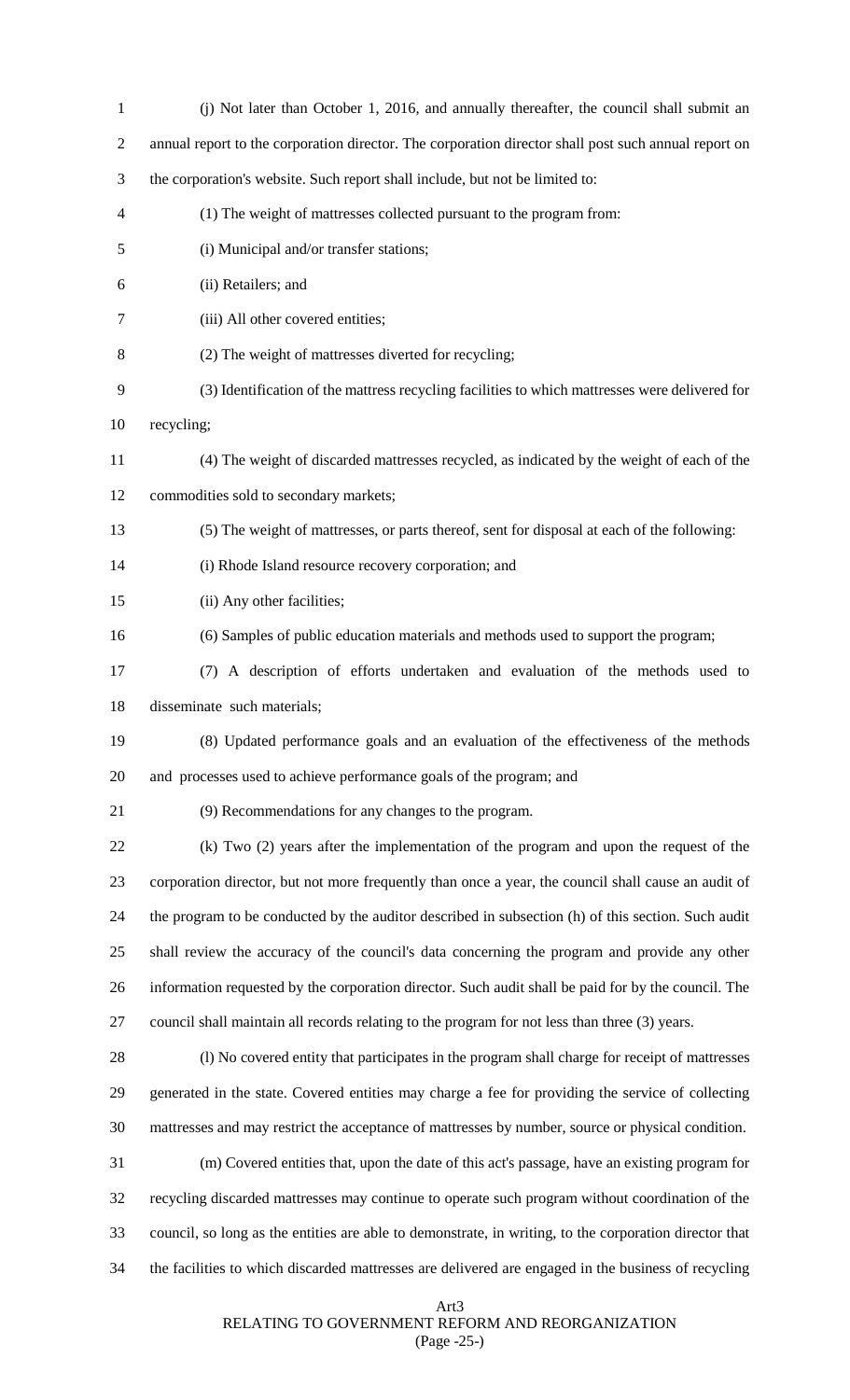said mattresses and the corporation director approves the written affirmation that the facility engages in mattress recycling of mattresses received by the covered entity. A copy of the written affirmation and the corporation's approval shall be provided to the council by the corporation director in a timely manner.

#### **23-90-6. Responsibilities of the Rhode Island resource recovery corporation.**

- 
- 
- 
- 

(a) The corporation shall review for approval the mattress stewardship plan of the council.

- 
- 

 (b) The corporation shall maintain on its website information on collection opportunities for mattresses, including collection site locations. The information must be made available in a printable format for retailers and consumers.

 (c) Not later than the implementation date of the mattress stewardship program, the corporation shall list the names of participating producers covered by the program and the cost of the approved mattress stewardship fee on its website.

 (d) The corporation shall approve the mattress stewardship fee to be applied by the council 14 to mattresses pursuant to this chapter § 23-90-5(h).

 (e) Pursuant to § 23-90-11, the corporation shall report biennially to the general assembly on the operation of the statewide system for collection, transportation and recycling of mattresses. SECTION 12. Section 36-4-16.4 of the General Laws in Chapter 36-4 entitled "Merit System" is hereby amended to read as follows:

### **36-4-16.4. Salaries of directors.**

(a) In the month of March of each year, the department of administration shall conduct a

public hearing to determine salaries to be paid to directors of all state executive departments for the

following year, at which hearing all persons shall have the opportunity to provide testimony, orally

and in writing. In determining these salaries, the department of administration will take into

consideration the duties and responsibilities of the aforenamed officers, as well as such related

factors as salaries paid executive positions in other states and levels of government, and in

comparable positions anywhere that require similar skills, experience, or training. Consideration

shall also be given to the amounts of salary adjustments made for other state employees during the

period that pay for directors was set last.

 (b) Each salary determined by the department of administration will be in a flat amount, exclusive of such other monetary provisions as longevity, educational incentive awards, or other fringe additives accorded other state employees under provisions of law, and for which directors are eligible and entitled.

 (c) In no event will the department of administration lower the salaries of existing directors during their term of office.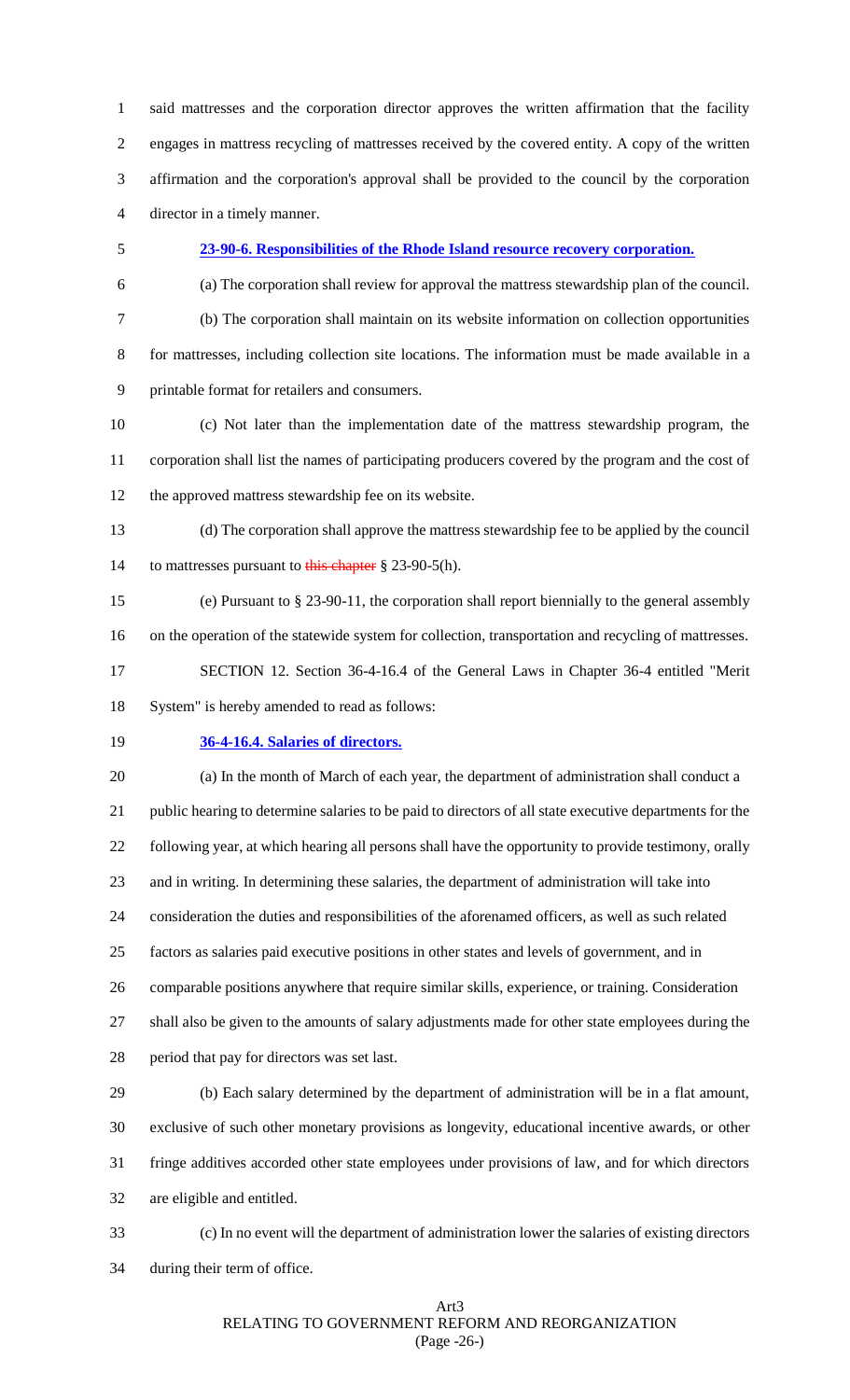(d) Upon determination by the department of administration, the proposed salaries of directors will be referred to the general assembly by the last day in April of that year to go into effect thirty (30) days hence, unless rejected by formal action of the house and the senate acting concurrently within that time.

 (e) Notwithstanding the provisions of this section, for 2015 only, the time period for the department of administration to conduct the public hearing shall be extended to July and the proposed salaries shall be referred to the general assembly by August 30. The salaries may take effect before next year, but all other provisions of this section shall apply.

 (f) Notwithstanding the provisions of this section or any law to the contrary, for 2017 only, the salaries of the director of the department of transportation, the secretary of health and human

services, and the director of administration shall be determined by the governor.

 (g) Notwithstanding the provisions of this section or any law to the contrary, for 2021 2022 only, the salary of the director of the department of children, youth and families shall be determined 14 by the governor.

 SECTION 13. Chapter 41-5.2 of the General Laws entitled "Mixed Martial Arts" is hereby amended by adding thereto the following section:

**41-5.2-30. Fees of officials.**

18 The fees of the referee and other licensed officials, as established by this chapter, shall

- 19 be fixed by the division of gaming and athletics licensing, and shall be paid by the
- licensed organization prior to the exhibition.
- SECTION 1 4 . Section 41-5.2-2 of the General Laws in Chapter 41-5.2 entitled "Mixed

Martial Arts" is hereby amended to read as follows:

- **41-5.2-2. License required for mixed-martial-arts exhibitions License required for**
- **mixed-martial-arts exhibitions -- Amateur exhibitions exempt.**

25 Except as provided in subsection (b) of this section, no No mixed-martial-arts match or exhibition for a prize or a purse, or at which an admission fee is charged, either directly or indirectly, in the form of dues or otherwise, shall take place or be conducted in this state unless licensed by the division of gaming and athletics licensing in accordance with this chapter.

- (b) The provisions of this section shall not apply to any mixed-martial-arts match
- 30 or exhibition in which the contestants are amateurs and that is conducted under the supervision

31 and control of:

- (1) Any educational institution recognized by the council on postsecondary education and
- the council on elementary and secondary education of this state; or

Art3 RELATING TO GOVERNMENT REFORM AND REORGANIZATION (Page -27-)